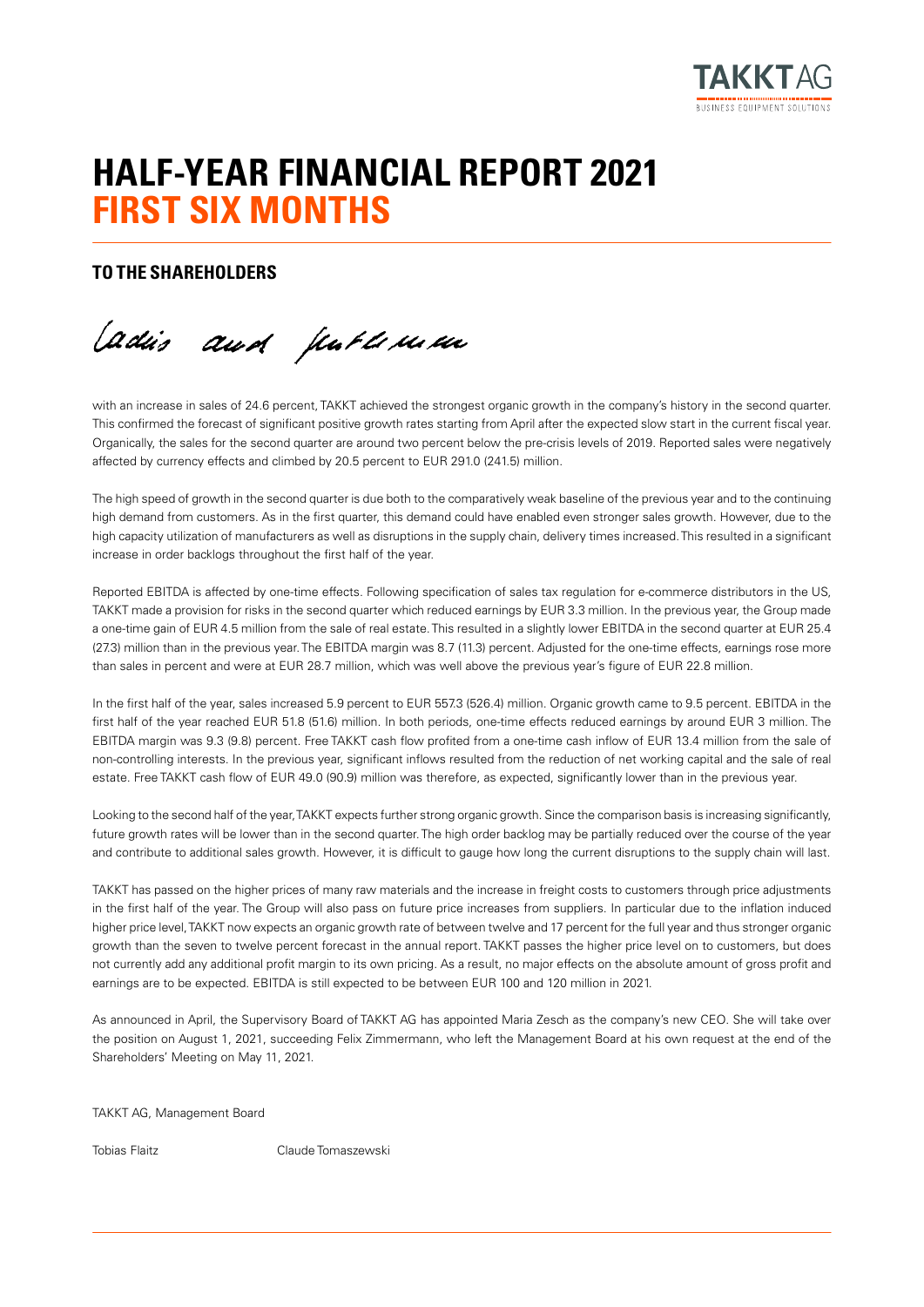### KEY FIGURES TAKKT GROUP AND SEGMENTS

|                                             | Q2/20 | Q2/21 | Change in %   | H1/20 | H1/21 | Change in %     |
|---------------------------------------------|-------|-------|---------------|-------|-------|-----------------|
| <b>TAKKT</b>                                |       |       |               |       |       |                 |
| Sales in EUR million                        | 241.5 | 290.9 | $20.5(24.6*)$ | 526.4 | 557.3 | $5.9(9.5*)$     |
| Gross margin in percent                     | 39.1  | 40.4  |               | 40.6  | 40.7  |                 |
| <b>EBITDA</b> in EUR million                | 27.3  | 25.4  | $-7.1$        | 51.6  | 51.8  | 0.4             |
| EBITDA margin in percent                    | 11.3  | 8.7   |               | 9.8   | 9.3   |                 |
| EBIT in EUR million                         | 17.4  | 16.0  | $-8.2$        | 31.7  | 33.2  | 4.7             |
| Profit before tax in EUR million            | 16.0  | 18.1  | 13.2          | 28.6  | 33.9  | 18.6            |
| Profit in EUR million                       | 12.2  | 14.4  | 18.0          | 21.5  | 26.3  | 22.4            |
| Earnings per share in EUR                   | 0.19  | 0.22  | 18.0          | 0.33  | 0.40  | 22.4            |
| TAKKT cash flow in EUR million              | 20.4  | 24.6  | 20.6          | 42.5  | 47.0  | 10.6            |
| Free TAKKT cash flow in EUR million         | 83.6  | 28.0  | $-66.5$       | 90.9  | 49.0  | $-46.1$         |
|                                             |       |       |               |       |       |                 |
| <b>Omnichannel Commerce</b>                 |       |       |               |       |       |                 |
| Sales in EUR million                        | 132.5 | 177.4 | 33.9 (37.0*)  | 307.7 | 347.2 | $12.9(15.4*)$   |
| <b>EBITDA</b> in EUR million                | 17.3  | 26.0  | 50.3          | 38.3  | 52.5  | 37.0            |
| EBITDA margin in percent                    | 13.0  | 14.7  |               | 12.5  | 15.1  |                 |
|                                             |       |       |               |       |       |                 |
| <b>Web-focused Commerce</b>                 |       |       |               |       |       |                 |
| Sales in EUR million                        | 57.9  | 62.6  | $8.2(10.0*)$  | 120.7 | 120.0 | $-0.6(1.9*)$    |
| <b>EBITDA</b> in EUR million                | 3.4   | 0.9   | $-72.2$       | 7.7   | 2.2   | $-71.5$         |
| EBITDA margin in percent                    | 5.9   | 1.5   |               | 6.4   | 1.8   |                 |
|                                             |       |       |               |       |       |                 |
| <b>Foodservice Equipment &amp; Supplies</b> |       |       |               |       |       |                 |
| Sales in EUR million                        | 52.0  | 52.0  | $0.0(9.0*)$   | 100.1 | 92.3  | $-7.8(0.5^{*})$ |
| <b>EBITDA</b> in EUR million                | 10.0  | 2.5   | $-75.2$       | 12.7  | 4.9   | $-61.3$         |
| EBITDA margin in percent                    | 19.3  | 4.8   |               | 12.7  | 5.3   |                 |

*\* organic, i.e. adjusted for currency effects*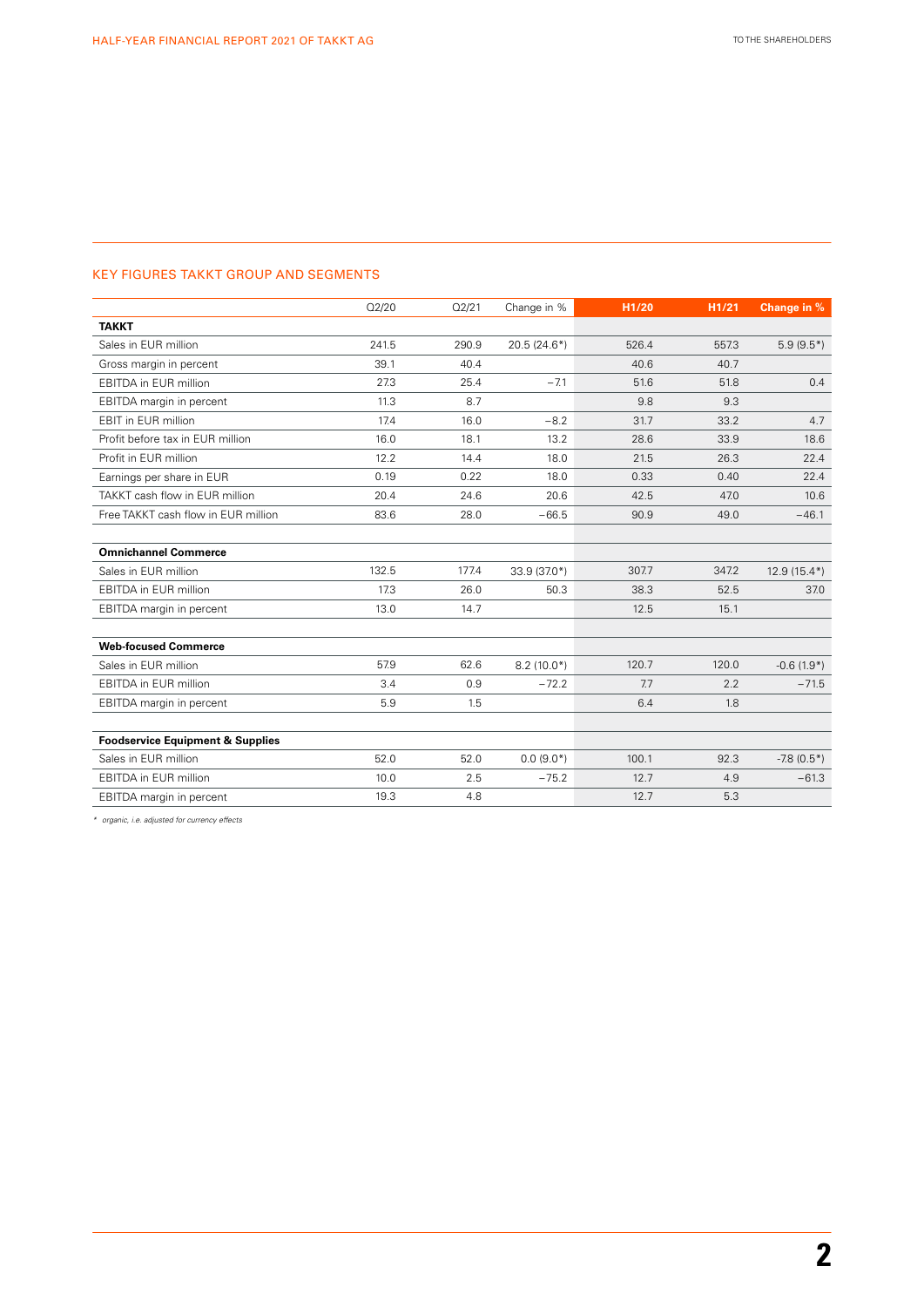#### TAKKT SHARE AND INVESTOR RELATIONS

The international capital markets continued to perform positively overall in the first half of the year. The indexes in Germany initially trended sideways at the start of 2021, after offsetting the significant pandemic-related slump in the second half of 2020. Against the backdrop of the sustained expansionary monetary and fiscal policy in the US and Europe, the indexes continued to rise from March onwards, reaching new all-time highs. By mid-year, the DAX had gained 13.2 percent, while the SDAX rose by 8.5 percent. The TAKKT share price also showed an initial horizontal trend at the beginning of the year. The share saw a significant increase at the end of February with the publication of the preliminary figures and the dividend proposal. In addition to the payment of a dividend for the 2020 fiscal year, the Management and Supervisory Boards also proposed making up for the ordinary dividend suspended in the previous year. By the time of the Shareholders' Meeting on May 11, the TAKKT share had gone up to EUR 14.30 in a positive stock market environment overall. The subsequent price decline as a result of the dividend payment of EUR 1.10 was largely recovered by the end of June. The closing price on June 30 was EUR 14.02 (year-end 2020: EUR 10.66). Including the dividend, the return on the TAKKT share for the first half of 2021 thus came to plus 41.8 percent.

TAKKT's investor relations work focuses on providing information to shareholders, analysts and investors in a transparent and reliable manner. In the first half of 2021, TAKKT participated in several capital market conferences, all of which were held in a virtual format. These included the capital market conferences of ODDO BHF, Kepler Cheuvreux and Unicredit in January, the CIC Market Solutions Forum of Crédit Mutuel in May, and the CEE Consumer Conference of Erste Bank in June. In addition, the company held talks with investors during a virtual roadshow. At the end of March,

the Management Board discussed the figures for the previous year as well as the strategy and outlook for 2021 at the analyst conference.

Franz Haniel & Cie GmbH continues to hold just over 50 percent of shares in TAKKT AG . In the regional distribution of free-float shares of institutional investors, the share held by the US increased slightly, while the remaining distribution remained virtually unchanged.

### **Shareholder structure and regional distribution of free-float shares of institutional investors as of June 30, 2021\***



*\* For regional distribution approximation values, based on Bloomberg data*



#### **Performance of the TAKKT share** *(52-week comparison, SDAX as benchmark)*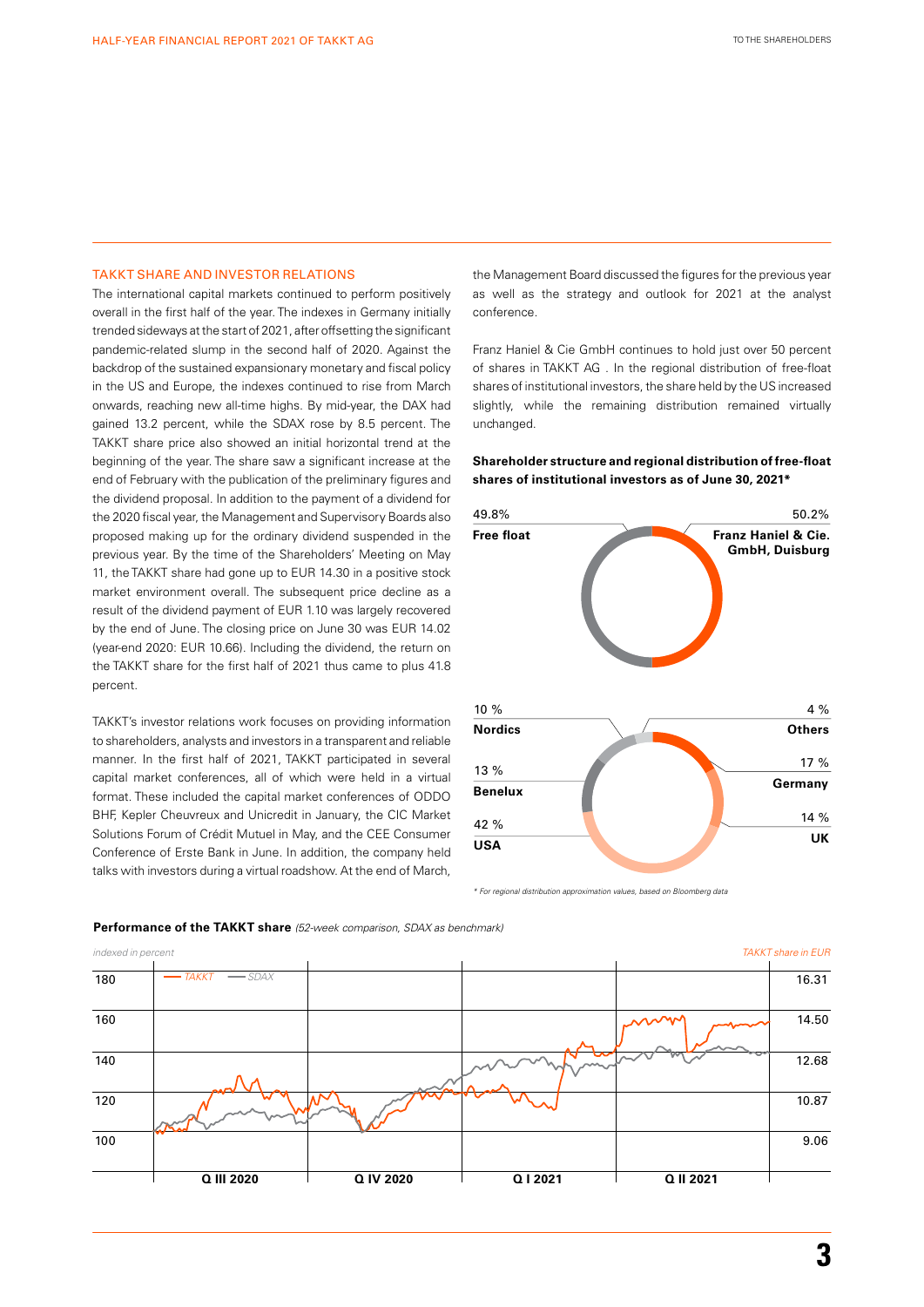The TAKKT share is currently being covered by eight analysts. As of July 26, 2021, five analysts recommended buying TAKKT shares and three recommended holding them. The average share price was EUR 15.00.



#### **Recommendations of the analysts as of July 26, 2021**

| Institution                        | Analyst             | <b>Recommendation Target Price</b> |       |
|------------------------------------|---------------------|------------------------------------|-------|
| Bankhaus Metzler                   | Tom Diedrich        | Buy                                | 15.50 |
| Berenberg Bank                     | Catharina Claes     | Buy                                | 17.00 |
| DZ Bank                            | Thomas Maul         | Hold                               | 14.30 |
| Hauck & Aufhäuser, Christian Salis |                     | Hold                               | 14.00 |
| Kepler Cheuvreux                   | Craig Abbott        | Buy                                | 13.00 |
| LBBW                               | Thomas Hofmann Hold |                                    | 14.20 |
| M.M. Warburg                       | Thilo Kleibauer     | Buy                                | 16.00 |
| Pareto Securities                  | Mark Josefson       | Buy                                | 16.00 |
|                                    |                     |                                    |       |

The Shareholders' Meeting of TAKKT AG was once again held virtually on May 11, 2021. The attendees were able to follow the meeting live via audio and video transmission and exercise their voting rights over the internet through a shareholder portal. All questions submitted were answered by CEO Felix Zimmermann. The agenda included the decision on profit appropriation, the discharge of the Management and Supervisory Boards, the selection of an auditor and approval of the remuneration system for the Management and Supervisory Boards. The Shareholders' Meeting ratified all of the items on the agenda by a large majority.

In addition to the payment of a dividend of EUR 0.55 for the 2020 fiscal year, the shareholders endorsed making up the ordinary dividend of EUR 0.55 that was suspended in the previous year. The detailed voting results from the Shareholders' Meeting 2021 can be viewed on the website of TAKKT AG in the Investor Relations section.

Following the Shareholders' Meeting, a change was made in the distribution of roles on the Supervisory Board as planned. Thomas Schmidt, CEO of TAKKT's majority shareholder Haniel, was elected as the new chairman by the Supervisory Board. Previous chairman Florian Funck will remain a member of the Supervisory Board.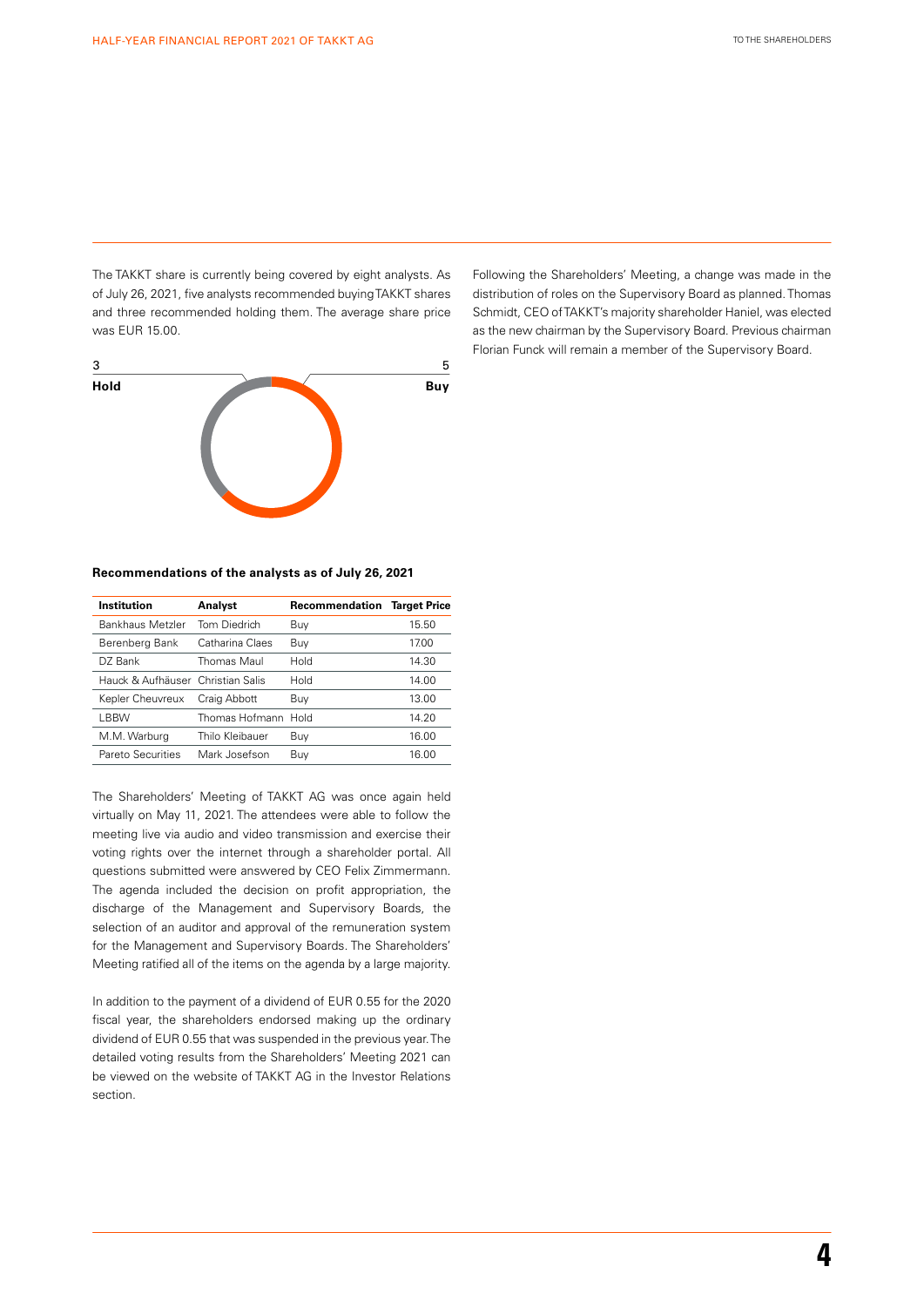# **INTERIM MANAGEMENT REPORT OF THE TAKKT GROUP**

#### BUSINESS ACTIVITIES OF THE GROUP

#### **Organization and business areas**

The TAKKT Group specializes in B2B distance selling for business equipment. The companies and brands operate in attractive markets and focus primarily on the sale of durable and less price sensitive equipment as well as special items that are needed regularly by corporate customers in various industries and regions. The product ranges that are offered mostly encompass durables that companies use for their business activities. The TAKKT companies supply products such as pallet lifting trucks to German automobile suppliers, computer cabinets to Swiss mechanical engineers, custom-printed advertising banners for trade shows, shipping cartons to European industrial companies and food service equipment to commercial kitchens in the US.

In 2020, the organizational realignment of the TAKKT Group was introduced with TAKKT 4.0. This change is especially aimed at making the Group more compact, with a focus on two distinguishable customer types. On the one hand, these are corporate customers with more complex requirements, and more price-conscious, transaction-oriented B2B customers on the other. In order to do this, TAKKT operates the two business models of Omnichannel Commerce and Web-focused Commerce in B2B distance selling. The main reason for the segmentation by business model is that the two types of customers have very different requirements in terms of products, delivery speed, service and quality. In order to best meet these needs, providers also need to have a differentiated positioning.

The Omnichannel Commerce segment addresses corporate customers with more complex requirements with a broad range of service offerings via online channels, key account managers and print advertising. The Web-focused Commerce segment gears its offerings to the less complex requirements of transaction-oriented and more price-conscious B2B customers mainly through online channels. Detailed information on the organizational alignment can be found in the 2020 annual report beginning on page 36.

#### **Corporate goals and strategy**

In early 2020, the Group began with the implementation of TAKKT 4.0 and is thus repositioning itself. The Group's strategic goals are to continue its profitable growth, transform its business model and act in a sustainable manner. The strategic goals and respective sub-targets are presented in the following overview.

| Strategic goals                 | Sub-targets (until 2025)                                                                                                                                                                                   |
|---------------------------------|------------------------------------------------------------------------------------------------------------------------------------------------------------------------------------------------------------|
| Grow profitably                 | • Long-term organic sales growth of around<br>5% per year<br>• Additional growth through acquisitions<br>• Sustainable increase in EBITDA                                                                  |
| Transform the<br>business model | • Organizational realignment with focus on two<br>business models<br>• Employee NPS of over 30<br>• Customer NPS of over 60<br>• Above-average organic e-commerce growth                                   |
| Act sustainably                 | • Share of women in top executive positions of<br>at least 30 percent<br>• Share of sustainable products of over 20<br>percent<br>• 100 percent carbon-neutral print advertising<br>and shipping processes |

TAKKT wants to accelerate organic growth and achieve an increase for the Group of around five percent per year on average over the long term.The Group also wants to continue to grow through acquisitions. In addition, TAKKT attaches great importance to a high level of profitability. The starting point is a gross profit margin, which for the Group average should exceed 40 percent. TAKKT wants to achieve a sustainable increase in the operating result (EBITDA).

With TAKKT 4.0, the Group is driving forward the transformation of the business model and focusing on two business models for two specific customer types. The aim of this increased customer focus is to create a better shopping experience and greater satisfaction. The Group has also set itself the goal of strengthening employees' identification with the company and its attractiveness as an employer. By continually developing its business model, TAKKT wants to benefit from the increasing shift of the business toward online sales channels and to continue generating particularly strong organic growth in e-commerce.

Sustainability has been an integral part of the corporate strategy for many years. TAKKT is convinced that sustainability represents competitive advantages across all stages of the value chain and enhances company value for the long term. TAKKT's sustainability goals cover the different dimensions of sustainability. More specifically, TAKKT wants to increase the share of women in executive positions, further expand the share of sustainable products, and make print advertising and shipping processes completely carbon neutral.

More detailed information on the corporate goals and strategy can be found in the 2020 annual report beginning on page 44.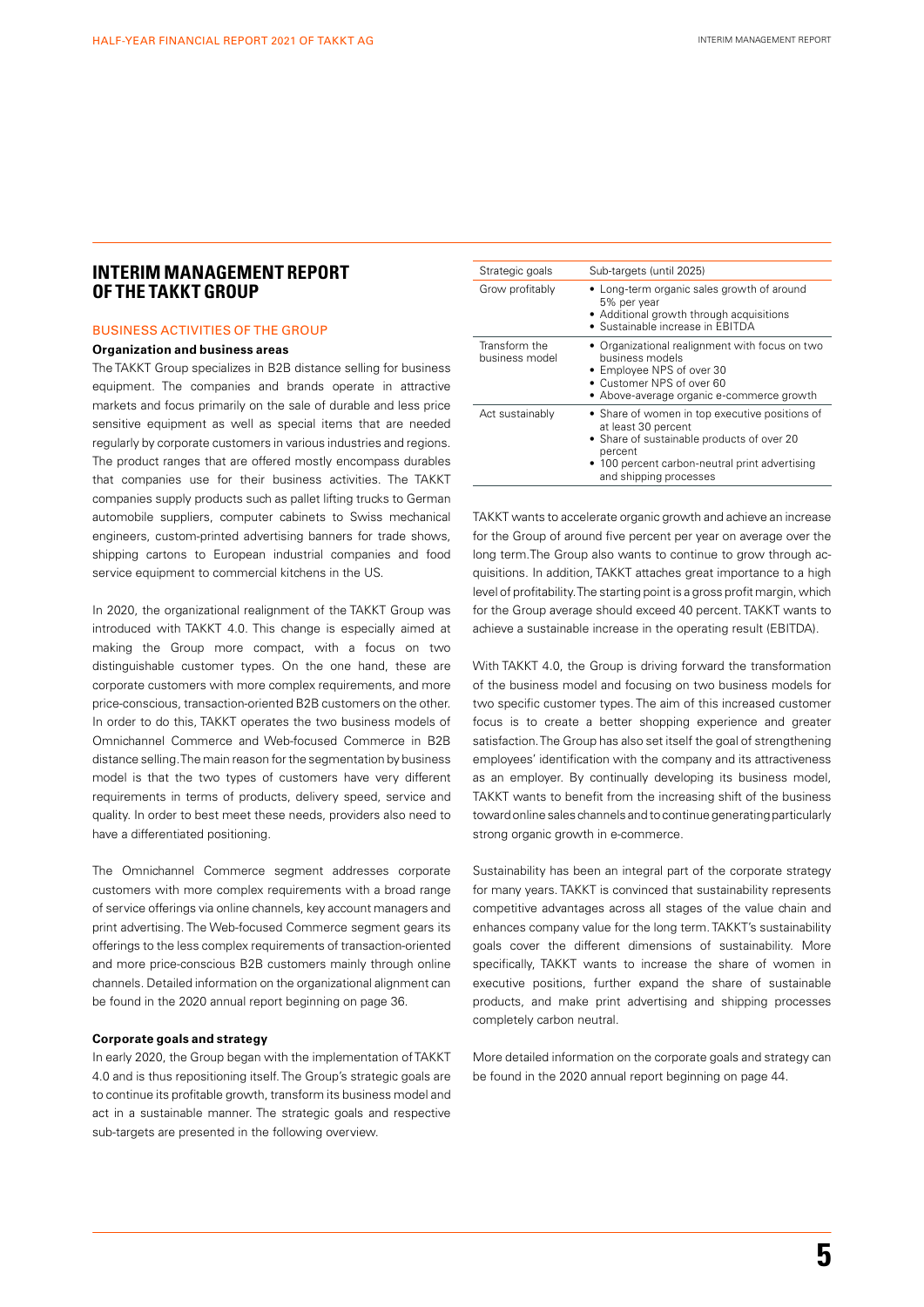#### **Management system**

TAKKT's management system is linked to the Group's strategic objectives and includes financial and other operational key figures. These indicators are divided into various perspectives (growth, costs and earnings, cash, customer and employee perspective, and sustainability).

Organic sales development and organic e-commerce performance serve as benchmarks for the Group's growth. Under the costs and earnings perspective, the key figures of gross profit margin and EBITDA are analyzed. The cash perspective includes the key figures TAKKT cash flow and free TAKKT cash flow as well as the capital expenditure ratio. The customer and employee perspective is measured using the cNPS and eNPS. With regard to progress in the area of sustainability, TAKKT uses the indicators for share of women in top executive positions, share of sales from sustainable products and share of carbon-neutral activities. Further information on the management system can be found in the 2020 annual report starting on page 47.

#### BUSINESS SITUATION IN THE FIRST HALF-YEAR

#### **General conditions**

Economic development in the markets that are relevant for TAKKT continued to be influenced by the coronavirus pandemic in the first half of the year. Different incidence rates, the tightening or easing of protective measures and the progress with vaccinations resulted in varying dynamics in the individual regions, particularly at the beginning of the year. In the second quarter, the economic recovery gained traction everywhere.

In the US, the economy benefited from the relatively rapid rate of vaccination at the beginning of the year, the associated easing of protective measures and the expansionary fiscal policy. The economic performance in the eurozone was still in decline from January to March due to the prolonged lockdown. However, the subsequent easing of protective measures and the resulting surge in demand led to a dynamic upswing. At the global level, strong demand coupled with capacity and transport bottlenecks led to limited availability of important raw and base materials as well as significant price increases.

In order to estimate industry-specific conditions, TAKKT uses various indicators which are described in detail in the 2020 annual report starting on page 52. The economic momentum was reflected in the Purchasing Managers' Indexes, which are especially relevant for the European KAISER+KRAFT group. In the first half of the year, they were well above the expansion threshold of 50 points and reached new record highs several times. By June, the value had risen to 63.4 points for the eurozone and 65.1 points for Germany.

The Restaurant Performance Index (RPI), relevant for Central and - to a lesser extent - Hubert, also indicates a good current business environment. In May, the index was at 105.5 points, only a slight decline from the record high of 106.3 points in the previous month.

#### **Business development**

As expected, the start to the 2021 fiscal year was rather subdued. The high infection rates during the winter months and the extension of protective measures in many regions put a damper on demand in the first quarter. Organic growth was still in the negative zone, partly because the previous year's figures in January and February 2020 had not yet been affected by the pandemic.

Towards the end of the first quarter, demand picked up markedly. This positive development continued in the following months. Compared to the previous year, which was severely affected by the pandemic, TAKKT achieved overall organic sales growth of almost 25 percent in the second quarter.

The strong customer demand would have made even stronger sales growth possible in the first and second quarters. However, due to the high capacity utilization of manufacturers as well as disruptions in the supply chain, delivery times increased. This resulted in a significant increase in order backlogs throughout the first half of the year. Since these problems affected the entire market, customers were understanding about the delays. Consequently, there was no noticeable increase in cancellations of previously placed orders.

Organic sales in the Omnichannel Commerce segment in the first quarter were almost on par with the previous year's level. In the second quarter, the segment generated the strongest growth within the Group with an increase of 37.0 percent. The high growth was attributable to the above-average decline in sales in the previous year as well as strong demand from customers in all three business units.

ratioform reported sustained robust demand for packaging solutions and thus registered double-digit organic growth since the beginning of the year. This growth accelerated again significantly in the recent three months, partly due to the lower basis of comparison. In contrast, both the plant, warehouse and office equipment business of KAISER+KRAFT and office furniture sales at NBF started the new year with a slight minus. However, they were able to generate strong double-digit organic growth in the second quarter.

The Web-focused Commerce segment was able to realize a significant increase in organic growth during the first half of the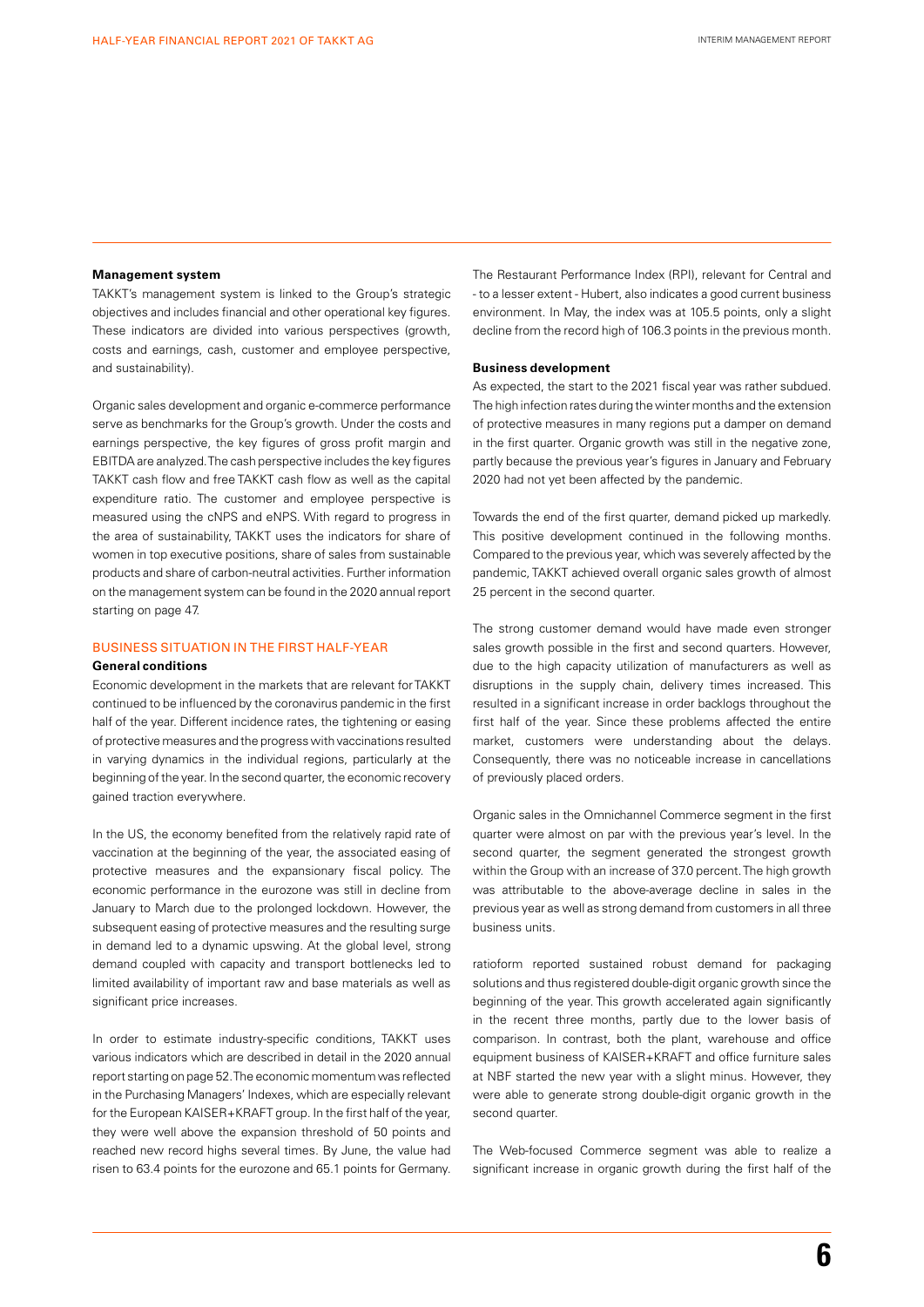year. After a decline of 5.6 percent in the first quarter, sales in the second quarter increased by 10.0 percent. The two business units continued to develop very differently.

The Newport companies, which focus on the needs of small and medium-sized business customers, continued their strong organic growth. The segment posted a double-digit increase for the fifth quarter in a row, while steadily increasing its growth rate. The situation with regard to the display and banner business of Displays2go remains challenging. Although the US eased pandemic-related protective measures significantly in the first half of the year, there are still far fewer large events and trade fairs than there were before. The organic decline at Displays2Go decreased from a double-digit percentage range in the first quarter to a singledigit level in the second quarter. This was mainly attributable to the lower basis of comparison.

The Foodservice Equipment & Supplies segment, which was newly established at the beginning of the year, also saw a significant improvement in the second quarter. It registered organic growth of 9.0 percent, following a decline of 8.7 percent at the beginning of the year.

This improvement over the course of the year is primarily attributable to the activities of Central. The segment, which is geared to smaller, often family-run restaurants, benefited from the easing of restrictions and realized high double-digit growth in the past three months following a slight decline in the previous quarter. On the other hand, Hubert, which focuses more on large canteens and cafeterias, saw a double-digit decline in both quarters.

TAKKT was able to further increase its e-commerce share in the first half of the year to 61.1 (59.6) percent. Organic e-commerce growth once again exceeded the Group's organic sales and came to 15.9 percent.

The shares of private label brands and direct imports developed differently in the first half of the year. The share of sales of private labels rose to 25.2 (23.3) percent. While sales of direct imports increased in absolute terms compared to the previous year, their share of sales declined slightly to 20.5 (22.8) percent. These products were particularly affected by supply bottlenecks due to difficulties with global shipping.

#### **Sales review**

The first half of 2020 was heavily affected by the first wave of the coronavirus pandemic starting in mid-March. Compared with this basis, TAKKT increased sales in the first half of 2021 by 5.9 percent to EUR 557.3 (526.4) million. Adjusted for negative currency effects, which reduced reported growth by 3.6 percentage points, organic sales even nearly achieved double-digit growth of 9.5 percent.

#### **Sales TAKKT Group first half-year** *in EUR million*



Activities in the Omnichannel Commerce segment, which were hit especially hard by sales losses in the previous year due to the pandemic, achieved significant double-digit growth in the reporting period. Sales increased by a total of 12.9 percent to EUR 347.2 (307.7) million. Adjusted for the negative currency effect of 2.5 percentage points, organic growth came to 15.4 percent. All three business units, KAISER+KRAFT, ratioform and NBF, achieved double-digit organic growth.

#### **Sales Omnichannel Commerce first half-year**

*in EUR million* 



**7**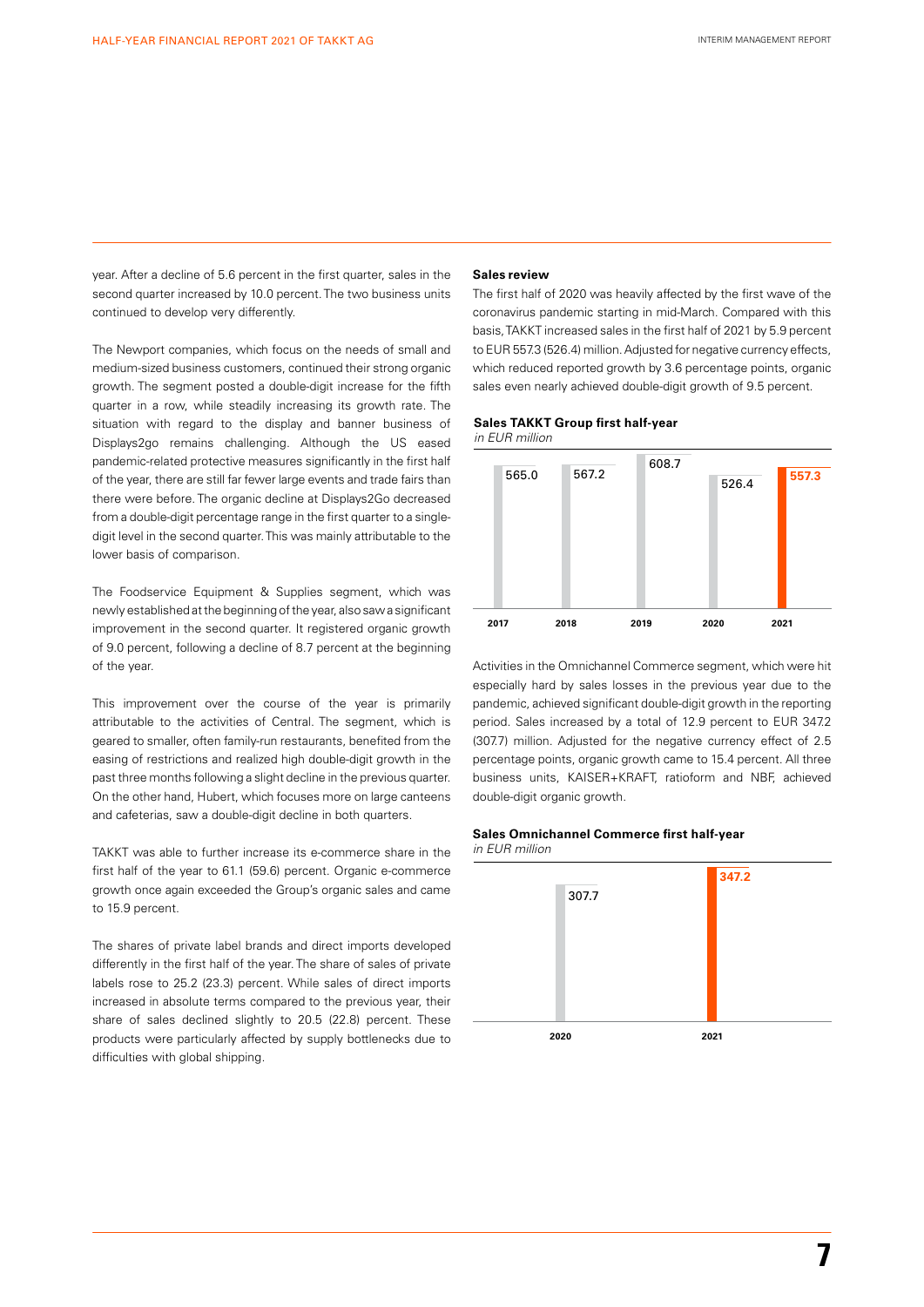In the Web-focused Commerce segment, sales of EUR 120.0 (120.7) million were nearly identical to those in the previous year. Adjusted for the negative currency effect of 2.5 percentage points, the segment achieved organic growth of 1.9 percent. While Newport posted significant double-digit organic growth, the Displays2go business, which is geared to conferences and trade shows, saw a double-digit percentage decline.

#### **Sales Web-focused Commerce first half-year** *in EUR million*



The US dollar, weaker compared to the previous year, also had a negative impact on sales in the Foodservice Equipment & Supplies segment in the reporting currency of euros. At EUR 92.3 (100.1) million, sales in the reporting period were 7.8 percent below the level of the previous year. Adjusted for the currency effect of 8.3 percentage points, the segment achieved slight organic growth of 0.5 percent. Central benefited from the good demand from restaurants following the relaxation of protective measures, and realized double-digit organic growth. In contrast, business at Hubert remained challenging and saw a decline in the double-digit percentage range.

# **Sales Foodservice Equipment & Supplies first half-year**  *in EUR million*



#### **Earnings review**

In the first half of the year, the gross profit margin remained virtually unchanged compared to the previous year at 40.7 (40.6) percent. In both periods, the margin was influenced by negative effects. In the current year, these were attributable to a lower freight margin, partly as a result of higher freight costs. In the previous year, the negative effects were related to the valuation of inventories.

In response to the pandemic and the resulting decrease in sales, TAKKT focused on comprehensive cost management since March 2020 and realized big savings in personnel and marketing expenses, especially in the second quarter. In order to meet the strong demand from customers and maximize the good growth potential, TAKKT increased expenses for marketing and personnel in the reporting period. Personnel costs in the previous year were negatively affected by one-time expenses of around EUR 7 million. In the first half of the year, they came to EUR 91.8 (93.0) million.

Earnings before interest, taxes, depreciation and amortization (EBITDA) were influenced by one-time effects, as in the previous year. Following specification of sales tax regulation for e-commerce distributors in the US, TAKKT made a provision for risks which reduced earnings by EUR 3.3 million. In addition to the aforementioned one-time personnel expenses, there was also a one-time gain from the sale of real estate in the previous year. The previous year's earnings thus also saw an overall decrease of around EUR 3 million. In the first half of the year TAKKT generated EBITDA of EUR 51.8 (51.6) million. The EBITDA margin was 9.3 (9.8) percent.

### **EBITDA TAKKT Group first half-year**

*in EUR million/*margin *in %*

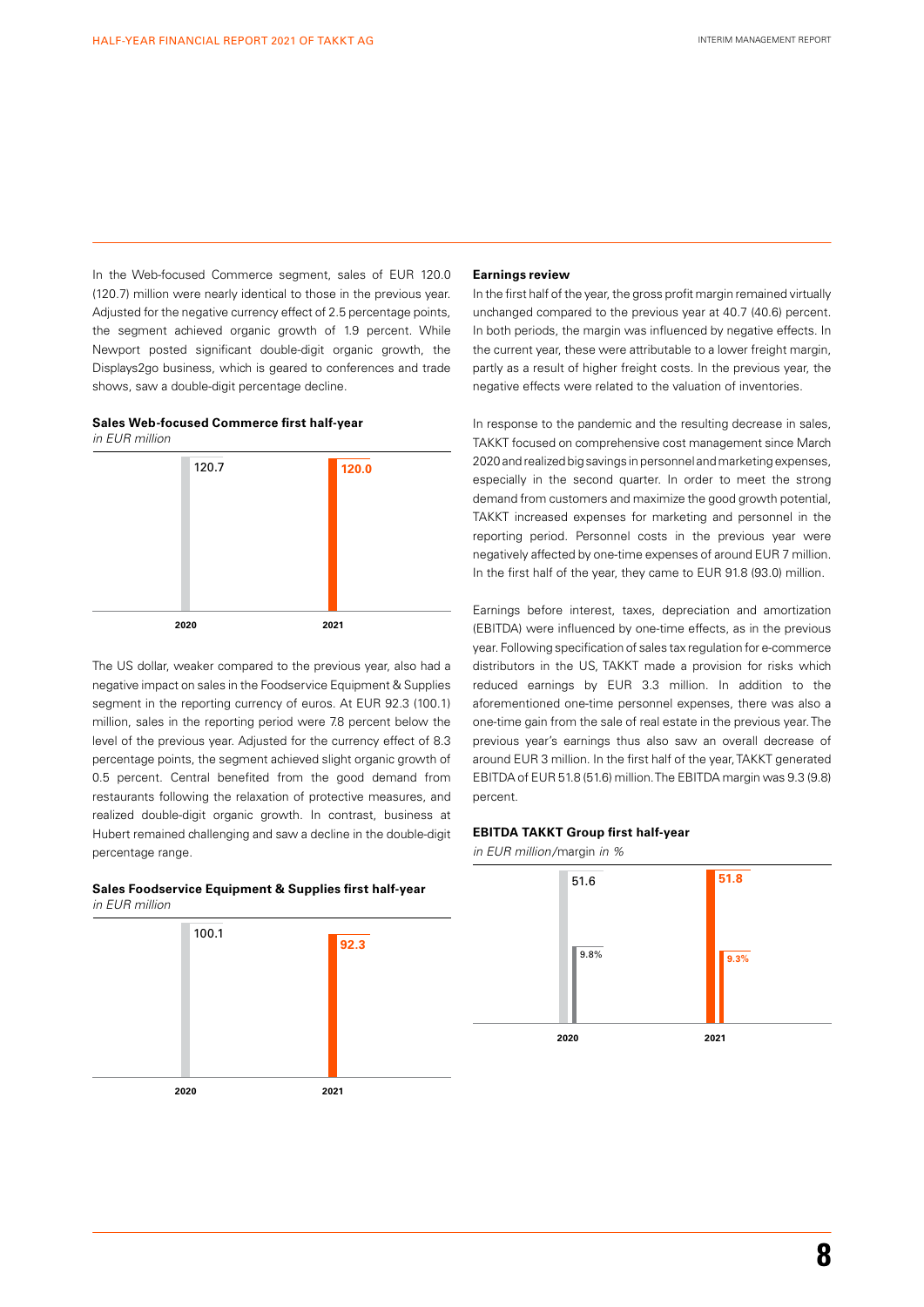The Omnichannel Commerce segment increased earnings significantly to EUR 52.5 (38.3) million. The EBITDA margin rose to 15.1 (12.5) percent. In addition to the strong growth, the absence of the aforementioned one-time personnel expenses, which had a negative impact on segment earnings in the previous year, also contributed to this increase.



*in EUR million/*margin *in %*



In the Web-focused Commerce segment, EBITDA amounted to EUR 2.2 (7.7) million and the margin came to 1.8 (6.4) percent. While the Newport companies achieved higher earnings compared to the previous year, Displays2go had a negative EBITDA, also due to the aforementioned provision for risks.

#### **EBITDA Web-focused Commerce first half-year**

*in EUR million/*margin *in %*



EBITDA in the Foodservice Equipment & Supplies segment amounted to EUR 4.9 (12.7) million, while the margin came to 5.3 (12.7) percent. The decline in earnings is attributable to the onetime gain from the sale of real estate in the previous year and the weak business at Hubert.

#### **EBITDA Foodservice Equipment & Supplies first half-year**

*in EUR million/*margin *in %*



Depreciation and amortization of EUR 18.6 (19.9) million was slightly less than in the previous year. EBIT increased to EUR 33.2 (31.7) million and the EBIT margin remained unchanged at 6.0 percent. Due to the sale of an investment as well as lower interest expense, the financial result improved to plus EUR 0.7 (minus 3.1) million. Profit before tax increased to EUR 33.9 (28.6) million. Since investment income is only taxed at a low rate, the tax ratio decreased to 22.4 (24.8) percent. The profit for the period increased significantly to EUR 26.3 (21.5) million. This corresponds to earnings per share of EUR 0.40 (0.33) in the first half of the year.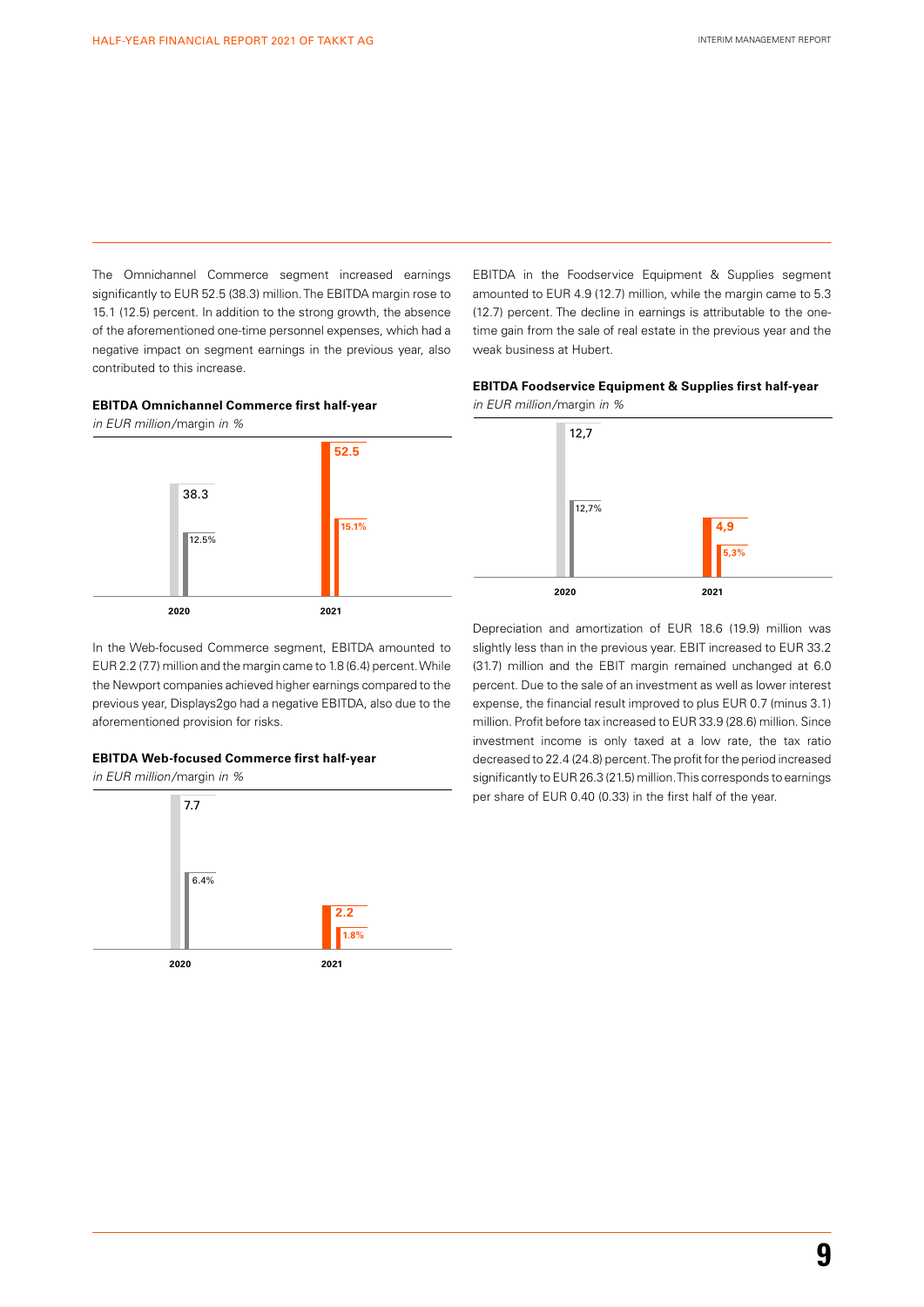#### **Financial position**

TAKKT's business model continues to be characterized by a high level of operating and free cash flow. TAKKT cash flow increased to EUR 47.0 (42.5) million and the TAKKT cash flow margin came to 8.4 (8.1) percent. The TAKKT cash flow per share was EUR 0.72 (0.65).

#### **TAKKT cash flow first half-year**

*in EUR million* and cash flow margin *in %*



On the whole, net working capital increased slightly in the first half of 2021, while in the previous year, TAKKT was able to generate cash inflow of over EUR 30 million. In view of the crisis, the Group had implemented extensive measures to reduce net working capital. Cash flow from operating activities of EUR 42.6 (75.4) million was significantly lower than in the first half of 2020.

Capital expenditure of EUR 7.2 (6.9) million was at a similar level to the previous year. As in the previous year, free TAKKT cash flow benefited from one-time effects. The sale of real estate in the US in the previous year resulted in cash inflow of EUR 21.9 million, and in the first half of 2021 TAKKT received EUR 13.4 million from the sale of investments. A cash inflow of over EUR 10 million resulted from the sale of a start-up investment by the TAKKT Beteiligungsgesellschaft in parcelLab as part of a financing round. The expenditure for the investment was less than one million euros. The free TAKKT cash flow therefore came to EUR 49.0 (90.9) million.

Due to the make-up payment of the ordinary dividend that was suspended in the previous year in addition to the regular distribution, the dividend payment of EUR 72.2 million exceeded the free TAKKT cash flow. Consequently, net financial liabilities increased from EUR 75.4 million at year-end 2020 to EUR 101.7 million. More detailed information about the generation and use of cash flow can be found in the cash flow statement of this half-year financial report.

#### **Assets position**

Due to the significant business improvement, the Group's assets increased slightly in the first half of the year. Positive currency effects from the stronger US dollar compared to the end of the year contributed to this increase. Total assets increased to EUR 1,024.6 (December 31, 2020: 1,004.3) million.

Non-current assets remained virtually unchanged at EUR 780.3 (781.1) million. The volume of tangible assets decreased slightly, while intangible assets increased by a similar amount.

Current assets increased significantly from EUR 223.2 to 244.3 million. The robust business development led to an increase in inventories as well as receivables from customers.

There has not been a significant change in the payment behavior of customers caused by the coronavirus crisis. The payment period for accounts receivable remained at a stable level of 28 (29) days. The loss of receivables also remained at a consistently low level with a write-off rate of less than 0.2 percent of sales.

The structure of assets changed slightly as a result of the increase in current assets. However, non-current assets still comprise the majority of assets at 76.2 (77.8) percent, especially with goodwill which makes up 56.3 (56.5) percent.

Shareholders' equity decreased by EUR 19.7 million in the first half of the year, amounting to EUR 629.9 (649.6) million at mid-year. The negative effects of the high dividend payment of EUR 72.2 million were partly offset by the profit for the period of EUR 26.3 million, positive currency effects of EUR 10.7 million and positive effects recognized directly in equity of EUR 15.3 million resulting from the valuation of retirement pensions and investments. The equity ratio decreased slightly to 61.5 (64.7) percent.

Liabilities increased in the first half of the year by EUR 40.0 million to EUR 394.7 (354.7) million. This was attributable to increased bank liabilities as well as the increase in liabilities in connection with the upturn in business. Consequently, the share of current liabilities increased compared to non-current liabilities, which continue to make up well over 50 percent of liabilities.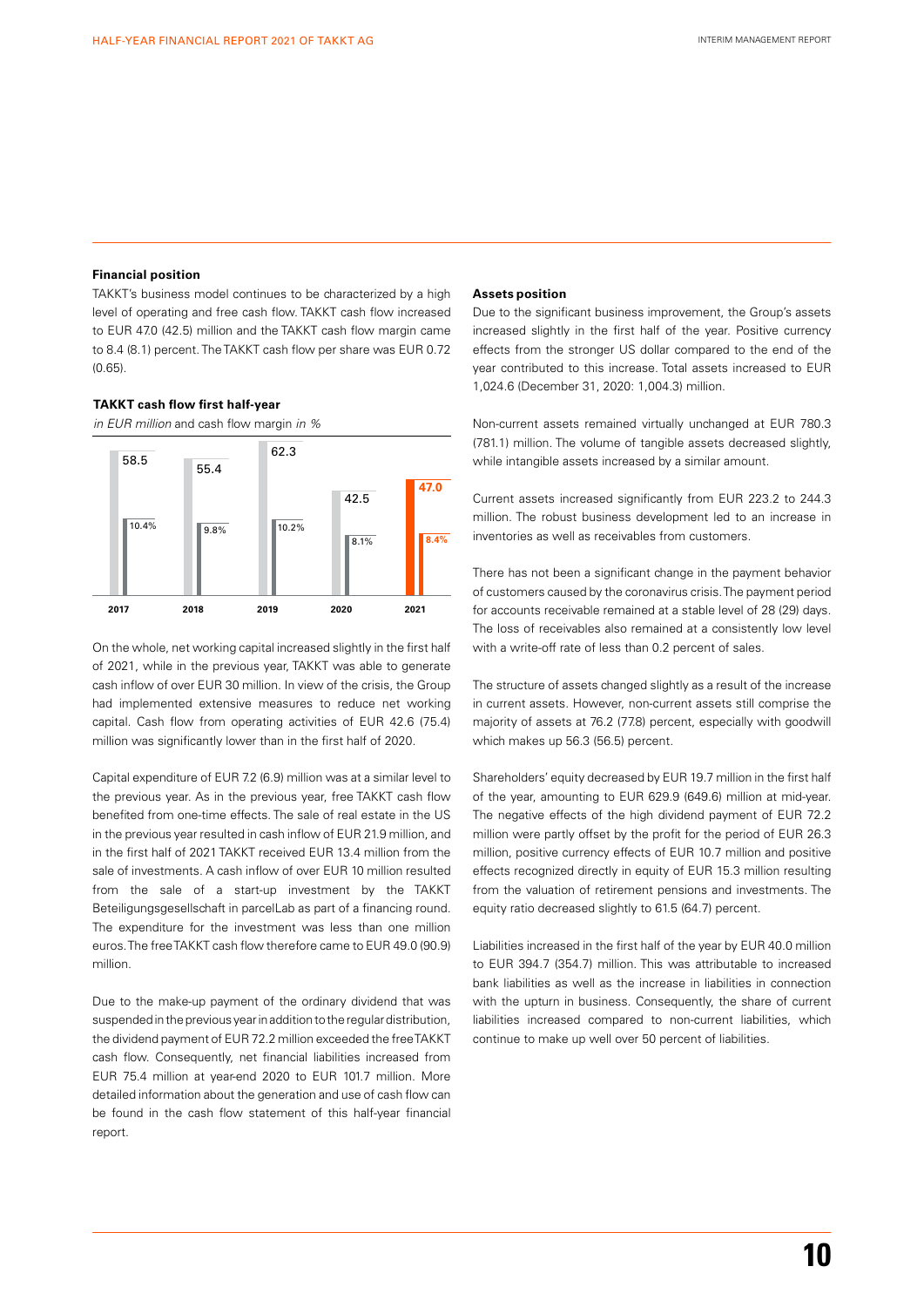#### OUTLOOK

#### **Risk and opportunities report**

The risks and opportunities for the TAKKT Group explained in the 2020 annual report starting on page 74 did not change significantly in the first half of the year. The Management Board does not believe that there are any substantial individual risks to the Group as a going concern.

The most significant risk for the TAKKT Group, which is also a noteworthy opportunity, continues to be the development of the economy. Thanks to the improving vaccination rates and expansionary monetary and fiscal policy measures worldwide, the positive economic trend continued in the first half of 2021. However, there is still a degree of economic risk due to the consequences of possible protective measures given the high infection rates from different coronavirus variants.

There is also the risk that the entry of new web-focused providers and online marketplace models or a change in the behavior of established providers could lead to a more aggressive competitive environment and a consequent negative impact on sales and gross profit.

TAKKT also deems the risk from structural changes in demand to be significant. The trend towards new forms of collaboration and virtual or hybrid event formats has been accelerated by the consequences of the coronavirus pandemic. This could result in long-term market changes. As a result, there is the risk of decreased demand for office equipment and displays in the medium term. However, there is also the potential to profit from the increased demand for home office products. TAKKT is observing and analyzing these trends and, if necessary, will take measures to meet these changes, such as adapting its product ranges.

In addition, there are significant risks in connection with the implementation of TAKKT 4.0. Goals or measures may be achieved later or results may not be satisfactory. The implementation could incur higher costs than expected or not have the desired effect on the development of sales and earnings.

The targeted exploitation of vulnerabilities in information and communications technology by external parties represents another risk. This can lead to significant cash outflows and financial loss resulting from the disruption of business operations and reputational damage. TAKKT addresses this risk through technical protection mechanisms, periodic employee training, and the specification of defined processes. Due to the accumulation of such cyberattacks, the probability of this risk has increased.

Due to the current high utilization of global transport capacities, the risk of negative effects on sales and earnings due to bottlenecks in the supply chains has increased. Increased demand or lack of product availability could result in the cancellation or absence of orders. TAKKT passes on price increases from suppliers or for container freight during the year to customers. There is a certain risk that price increases can only be passed on to customers with a delay or not to the full amount.

As pointed out in the 2020 annual report, the opportunities for TAKKT occur as a result of improved economic conditions, the transformation of the business model with the implementation of TAKKT 4.0, and through increasing market shares for distance selling and the strong growth in e-commerce. Furthermore, the Group should continue to be able to benefit from further acquisitions or start-ups. Other opportunities relate to TAKKT's sustainability positioning in the industry, further development of the IT applications, increased use of new technologies and good access to capital. A more in-depth presentation of the opportunities and risks relevant to TAKKT can be found in the 2020 annual report starting on page 74.

#### **Forecast report**

As in the previous year, the coronavirus pandemic was a key factor in economic development and TAKKT's business activity in the first half of the year. Development in the second half of the year will also depend on vaccination progress, infection rates and the spread of new virus variants.

Current economic forecasts are therefore still subject to a great deal of uncertainty. In a study from the end of July, the International Monetary Fund forecast GDP growth of 7.0 percent for the US and 4.6 percent for the eurozone in 2021. This is a slight improvement compared to the estimates from April.

In addition to economic forecasts, market and industry indexes also give an indication of the further development of individual business units. The Purchasing Managers' Index relates to KAISER+KRAFT and the Restaurant Performance Index (RPI) relates to Central. The Purchasing Managers' Index figures for the manufacturing sector were at very high levels in June with 63.4 points for the eurozone and 65.1 points for Germany. The RPI relevant to the US food service market recently stood at 105.5 points. These indicators therefore point to a sustained positive market environment for the two business units.

With regard to the second half of the year, TAKKT expects continued strong organic growth. Since the comparison basis is increasing significantly, future growth rates will be lower than in the second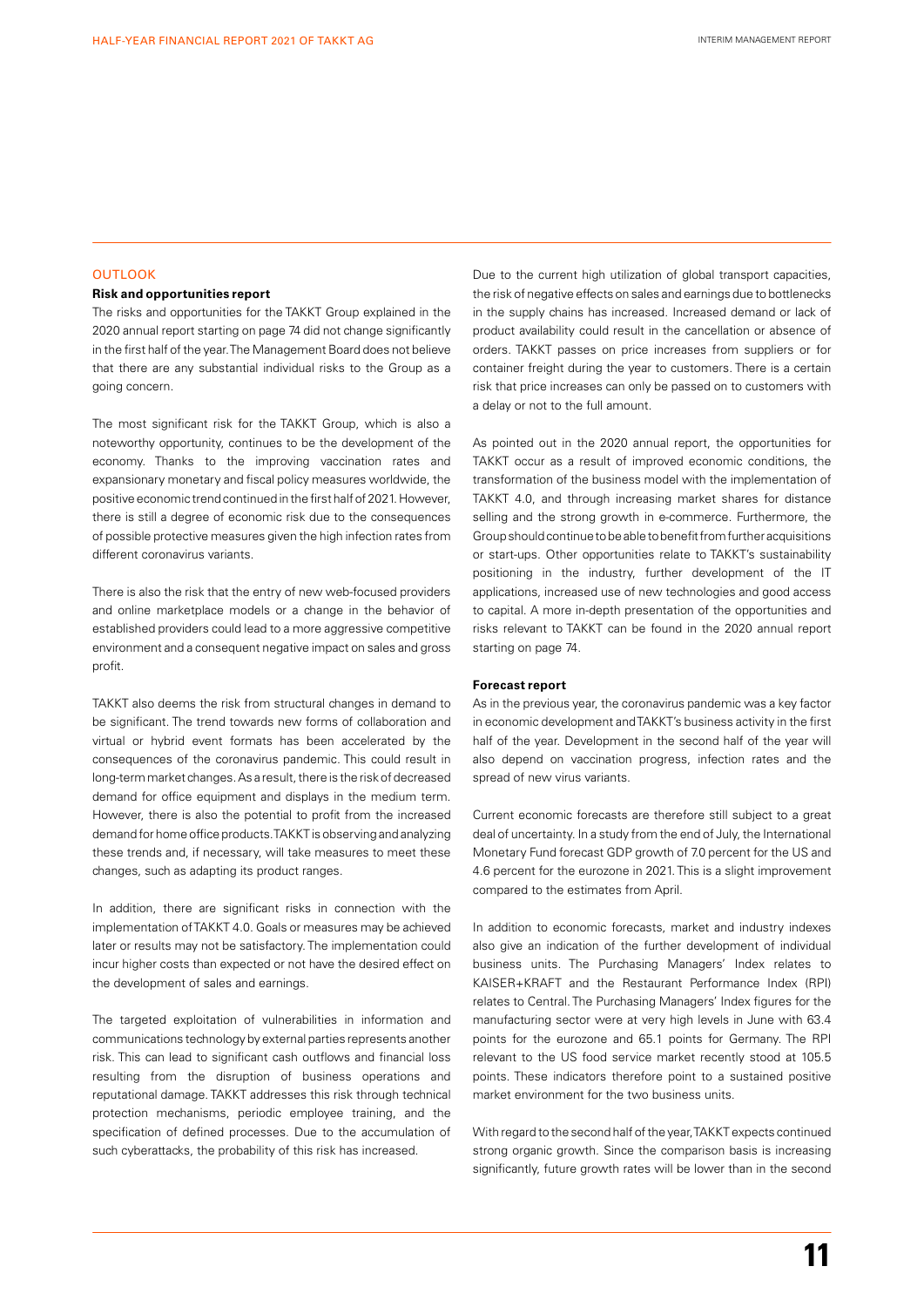quarter. The high order backlog may be partially reduced over the course of the year and contribute to additional sales growth. However, it is difficult to gauge how long the current disruptions to the supply chain will last.

TAKKT has passed on the higher prices of many raw materials and the increase in freight costs to customers through price adjustments in the first half of the year. The Group will also pass on future price increases from suppliers. In particular due to the inflation induced higher price level, TAKKT now expects an organic growth rate of between twelve and 17 percent for the full year and thus stronger organic growth than the seven to twelve percent forecast in the annual report. TAKKT passes the higher price level on to customers, but does not currently add any additional profit margin to its own pricing. As a result, no major effects on the absolute amount of gross profit and earnings are to be expected.

The gross profit margin is expected to be negatively affected by the higher sales level as a consequence of price increases. The increase in gross profit margin to over 40 percent forecast in the 2020 Annual Report (2020 fiscal year: 39.7 percent) could therefore be lower than originally expected. Personnel and marketing costs are still expected to be significantly above the level of 2020. EBITDA is still expected to be between EUR 100 and 120 million in 2021.

With regard to the TAKKT cash flow, the Group continues to expect a significant increase of between EUR 80 and 100 million. The free TAKKT cash flow will be significantly lower than in 2020 as expected. For the capital expenditure ratio, TAKKT still expects a value at the upper end of the long-term targeted benchmark of between one and two percent of sales. The statements in the annual report regarding the future development of sustainability indicators and on the willingness of customers and employees to recommend TAKKT (cNPS and eNPS) remain unchanged.

TAKKT will publish the figures for the first nine months on October 28, 2021.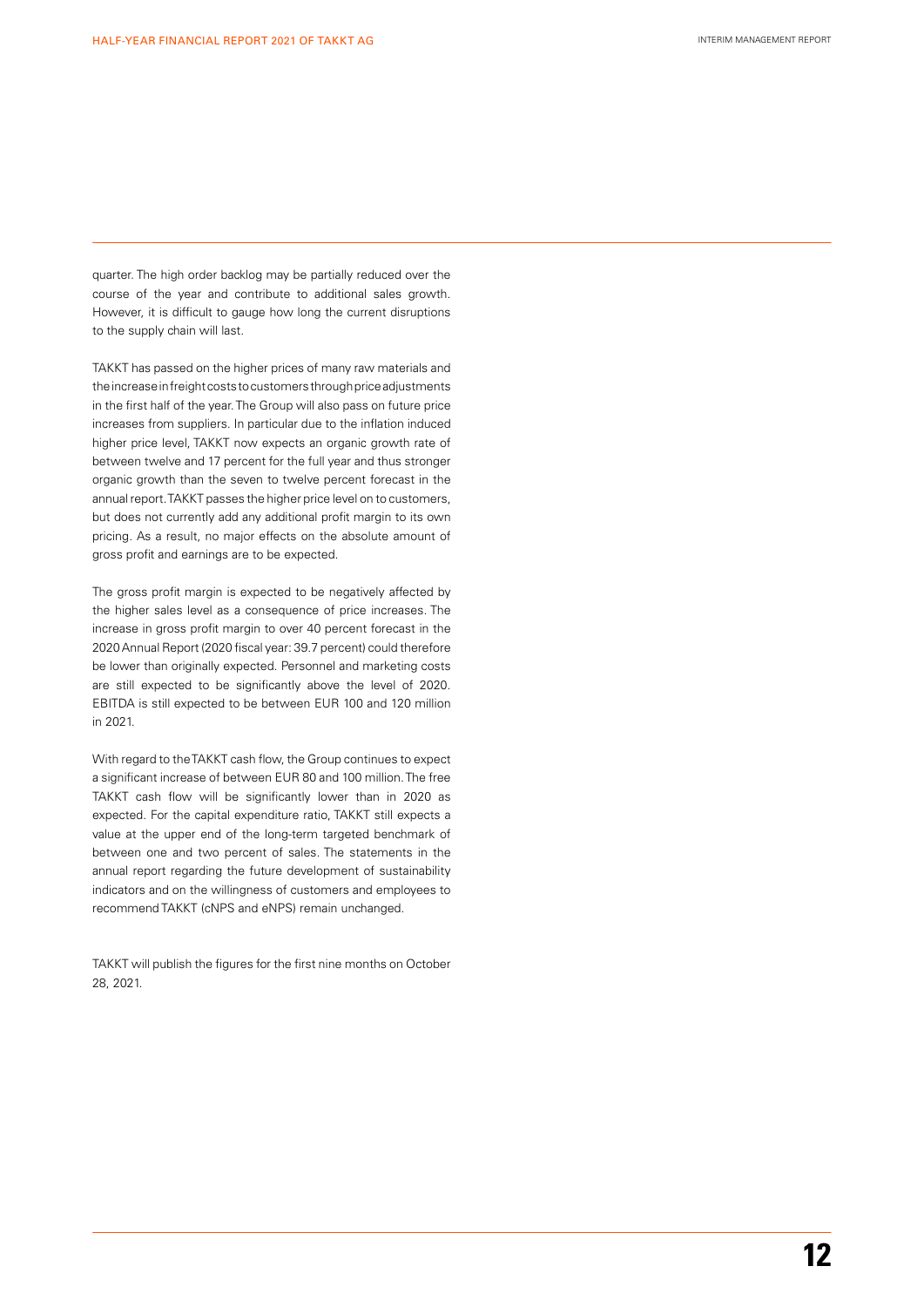# **CONSOLIDATED INTERIM FINANCIAL STATEMENTS**

**Consolidated statement of income of the TAKKT Group** *in EUR million*

|                                                                                                           | $4/1/2021 -$<br>6/30/2021 | $4/1/2020 -$<br>6/30/2020 | $1/1/2021 -$<br>6/30/2021 | $1/1/2020 -$<br>6/30/2020 |
|-----------------------------------------------------------------------------------------------------------|---------------------------|---------------------------|---------------------------|---------------------------|
| <b>Sales</b>                                                                                              | 291.0                     | 241.5                     | 557.3                     | 526.4                     |
| Changes in inventories of finished goods and work in progress                                             | 0.1                       | $-0.8$                    | 0.1                       | $-0.6$                    |
| Own work capitalized                                                                                      | 0.6                       | 0.2                       | 0.9                       | 0.4                       |
| <b>Gross performance</b>                                                                                  | 291.7                     | 240.9                     | 558.3                     | 526.2                     |
| Cost of sales                                                                                             | $-174.1$                  | $-146.3$                  | $-331.6$                  | $-312.5$                  |
| <b>Gross profit</b>                                                                                       | 117.6                     | 94.6                      | 226.7                     | 213.7                     |
| Other operating income                                                                                    | 0.9                       | 5.6                       | 2.1                       | 7.1                       |
| Personnel expenses                                                                                        | $-47.7$                   | $-40.5$                   | $-91.8$                   | $-93.0$                   |
| Other operating expenses                                                                                  | $-45.4$                   | $-32.4$                   | $-85.2$                   | $-76.2$                   |
| <b>EBITDA</b>                                                                                             | 25.4                      | 27.3                      | 51.8                      | 51.6                      |
| Depreciation, amortization and impairment of property, plant and equipment<br>and other intangible assets | $-9.4$                    | $-9.9$                    | $-18.6$                   | $-19.9$                   |
| <b>EBIT</b>                                                                                               | 16.0                      | 17.4                      | 33.2                      | 31.7                      |
| Income from associated companies                                                                          | 2.7                       | $-0.2$                    | 2.5                       | $-0.4$                    |
| Finance expenses                                                                                          | $-0.9$                    | $-1.2$                    | $-2.0$                    | $-2.5$                    |
| Other finance result                                                                                      | 0.3                       | 0.0                       | 0.2                       | $-0.2$                    |
| <b>Financial result</b>                                                                                   | 2.1                       | $-1.4$                    | 0.7                       | $-3.1$                    |
| <b>Profit before tax</b>                                                                                  | 18.1                      | 16.0                      | 33.9                      | 28.6                      |
| Income tax expense                                                                                        | $-3.7$                    | $-3.8$                    | $-7.6$                    | $-7.1$                    |
| <b>Profit</b>                                                                                             | 14.4                      | 12.2                      | 26.3                      | 21.5                      |
| attributable to owners of TAKKT AG                                                                        | 14.4                      | 12.2                      | 26.3                      | 21.5                      |
| attributable to non-controlling interests                                                                 | 0.0                       | 0.0                       | 0.0                       | 0.0                       |
|                                                                                                           |                           |                           |                           |                           |
| Weighted average number of issued shares in million                                                       | 65.6                      | 65.6                      | 65.6                      | 65.6                      |
| Basic earnings per share (in EUR)                                                                         | 0.22                      | 0.19                      | 0.40                      | 0.33                      |
| Diluted earnings per share (in EUR)                                                                       | 0.22                      | 0.19                      | 0.40                      | 0.33                      |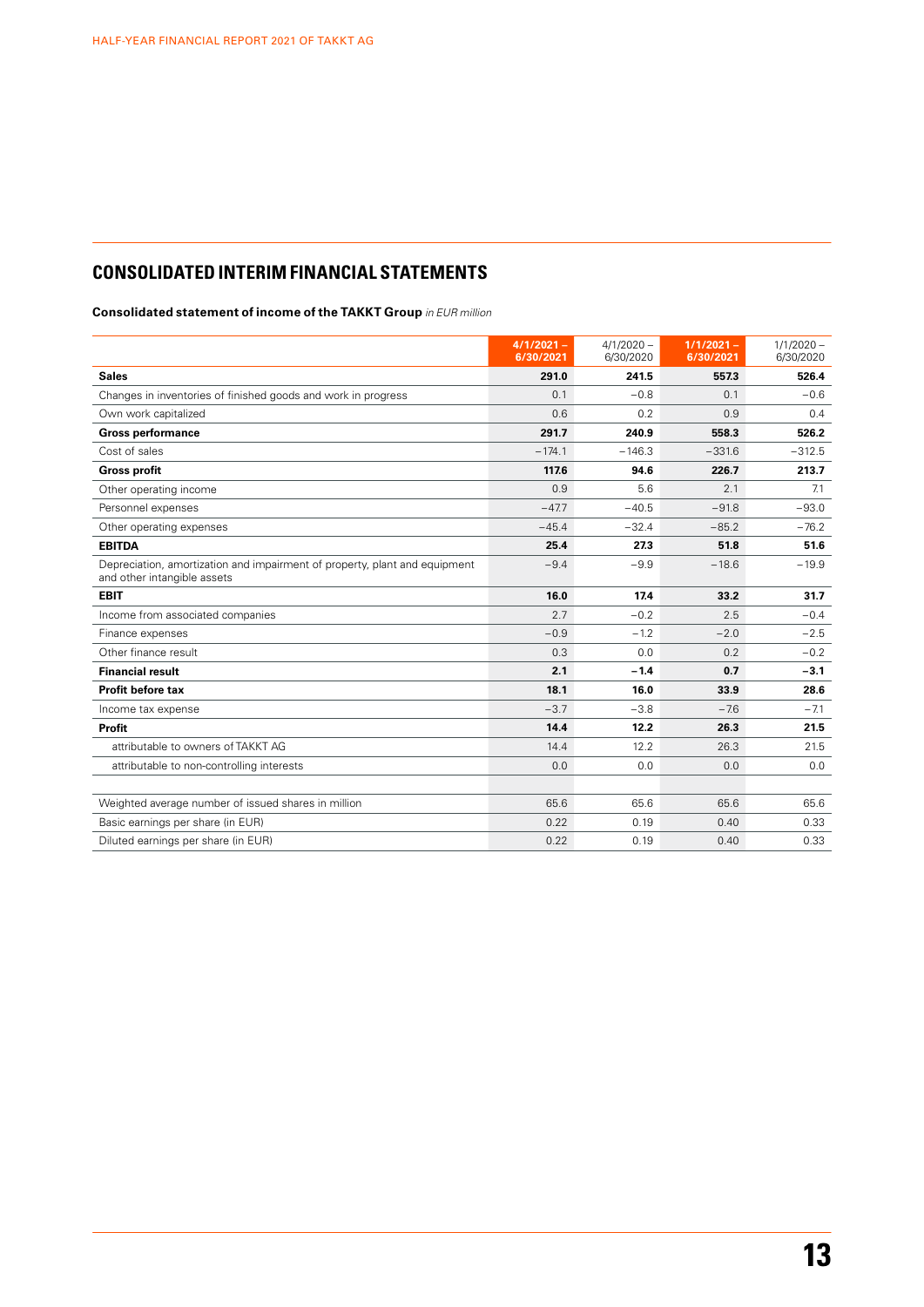|                                                                                                                        | $4/1/2021 -$<br>6/30/2021 | $4/1/2020 -$<br>6/30/2020 | $1/1/2021 -$<br>6/30/2021 | $1/1/2020 -$<br>6/30/2020 |
|------------------------------------------------------------------------------------------------------------------------|---------------------------|---------------------------|---------------------------|---------------------------|
| Profit                                                                                                                 | 14.4                      | 12.2                      | 26.3                      | 21.5                      |
|                                                                                                                        |                           |                           |                           |                           |
| Actuarial gains and losses resulting from pension provisions recognized in<br>equity                                   | 2.0                       | $-10.8$                   | 8.9                       | $-1.7$                    |
| Tax on actuarial gains and losses resulting from pension provisions                                                    | $-0.7$                    | 3.2                       | $-2.7$                    | 0.5                       |
| Gains and losses resulting from the subsequent measurement of<br>investment in equity instruments recognized in equity | 9.2                       | $-0.3$                    | 9.2                       | $-0.9$                    |
| Tax on subsequent measurement of investment in equity<br>instruments                                                   | $-0.1$                    | 0.0                       | $-0.1$                    | 0.0                       |
| Other comprehensive income after tax for items that will not be<br>reclassified to profit and loss in future           | 10.4                      | $-7.9$                    | 15.3                      | $-2.1$                    |
| Income and expenses from the subsequent measurement of cash flow<br>hedges recognized in equity                        | 0.1                       | $-0.2$                    | $-0.6$                    | 0.1                       |
| Income recognized in the income statement                                                                              | 0.0                       | 0.0                       | 0.8                       | 1.8                       |
| Tax on subsequent measurement of cash flow hedges                                                                      | $-0.1$                    | 0.1                       | 0.0                       | $-0.4$                    |
| Other comprehensive income after tax resulting from the subsequent<br>measurement of cash flow hedges                  | 0.0                       | $-0.1$                    | 0.2                       | 1.5                       |
| Income and expenses from the adjustment of foreign currency reserves<br>recognized in equity                           | $-3.8$                    | $-8.8$                    | 10.7                      | $-3.1$                    |
| Income recognized in the income statement                                                                              | 0.0                       | 0.0                       | 0.0                       | 0.0                       |
| Other comprehensive income after tax resulting from the adjustment<br>of foreign currency reserves                     | $-3.8$                    | $-8.8$                    | 10.7                      | $-3.1$                    |
| Other comprehensive income after tax for items that are reclassified to<br>profit and loss                             | $-3.8$                    | $-8.9$                    | 10.9                      | $-1.6$                    |
| Other comprehensive income (Changes to other components of equity)                                                     | 6.6                       | $-16.8$                   | 26.2                      | $-3.7$                    |
| attributable to owners of TAKKT AG                                                                                     | 6.6                       | $-16.8$                   | 26.2                      | $-3.7$                    |
| attributable to non-controlling interests                                                                              | 0.0                       | 0.0                       | 0.0                       | 0.0                       |
| <b>Total comprehensive income</b>                                                                                      | 21.0                      | $-4.6$                    | 52.5                      | 17.8                      |
| attributable to owners of TAKKT AG                                                                                     | 21.0                      | $-4.6$                    | 52.5                      | 17.8                      |
| attributable to non-controlling interests                                                                              | 0.0                       | 0.0                       | 0.0                       | 0.0                       |

# **Consolidated statement of comprehensive income of the TAKKT Group** *in EUR million*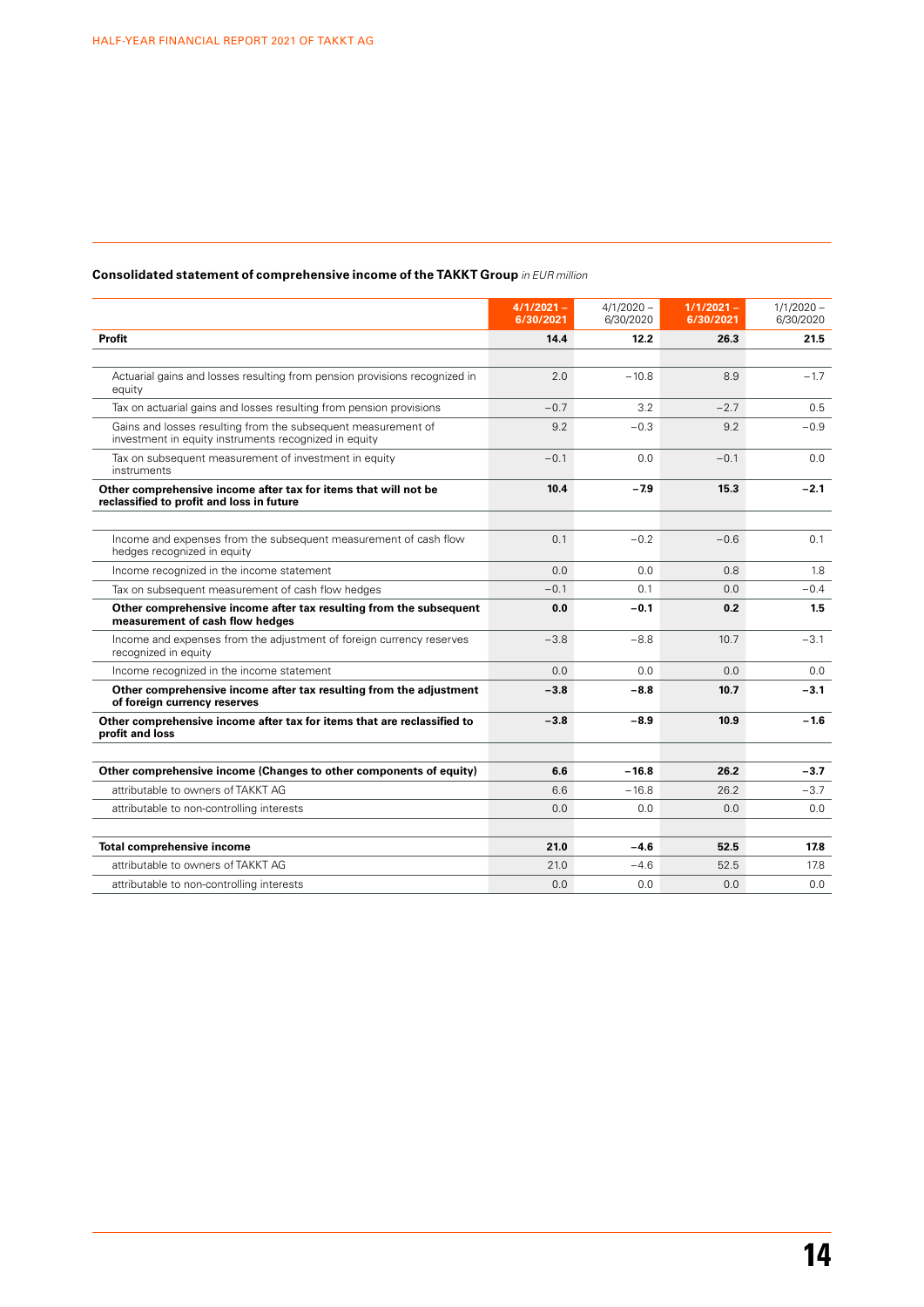| <b>Assets</b>                              | 6/30/2021 | 12/31/2020 |
|--------------------------------------------|-----------|------------|
| Property, plant and equipment              | 125.6     | 131.6      |
| Goodwill                                   | 577.1     | 567.9      |
| Other intangible assets                    | 67.2      | 68.8       |
| Investment in associated companies         | 0.0       | 0.5        |
| Other assets                               | 6.7       | 7.5        |
| Deferred tax                               | 3.7       | 4.8        |
| <b>Non-current assets</b>                  | 780.3     | 781.1      |
|                                            |           |            |
| Inventories                                | 114.2     | 105.0      |
| Trade receivables                          | 98.5      | 86.9       |
| Other receivables and assets               | 20.7      | 21.4       |
| Income tax receivables                     | 7.1       | 5.6        |
| Cash and cash equivalents                  | 3.8       | 4.3        |
| <b>Current assets</b>                      | 244.3     | 223.2      |
| <b>Total assets</b>                        | 1,024.6   | 1,004.3    |
|                                            |           |            |
| <b>Equity and liabilities</b>              | 6/30/2021 | 12/31/2020 |
| Share capital                              | 65.6      | 65.6       |
| Retained earnings                          | 590.7     | 627.1      |
| Other components of equity                 | $-26.4$   | $-43.1$    |
| <b>Total equity</b>                        | 629.9     | 649.6      |
|                                            |           |            |
| <b>Financial liabilities</b>               | 72.8      | 67.8       |
| Pension provisions and similar obligations | 78.0      | 85.7       |
| Other provisions                           | 4.8       | 4.4        |
| Deferred tax                               | 62.0      | 57.9       |
| <b>Non-current liabilities</b>             | 217.6     | 215.8      |
|                                            |           |            |
| <b>Financial liabilities</b>               | 32.7      | 15.1       |
| Trade payables                             | 43.3      | 34.6       |
| Other liabilities                          | 74.8      | 60.0       |
| Provisions                                 | 20.4      | 23.2       |
| Income tax payables                        | 5.9       | 6.0        |
| <b>Current liabilities</b>                 | 177.1     | 138.9      |
| <b>Total equity and liabilities</b>        | 1,024.6   | 1,004.3    |

# **Consolidated statement of financial position of the TAKKT Group** *in EUR million*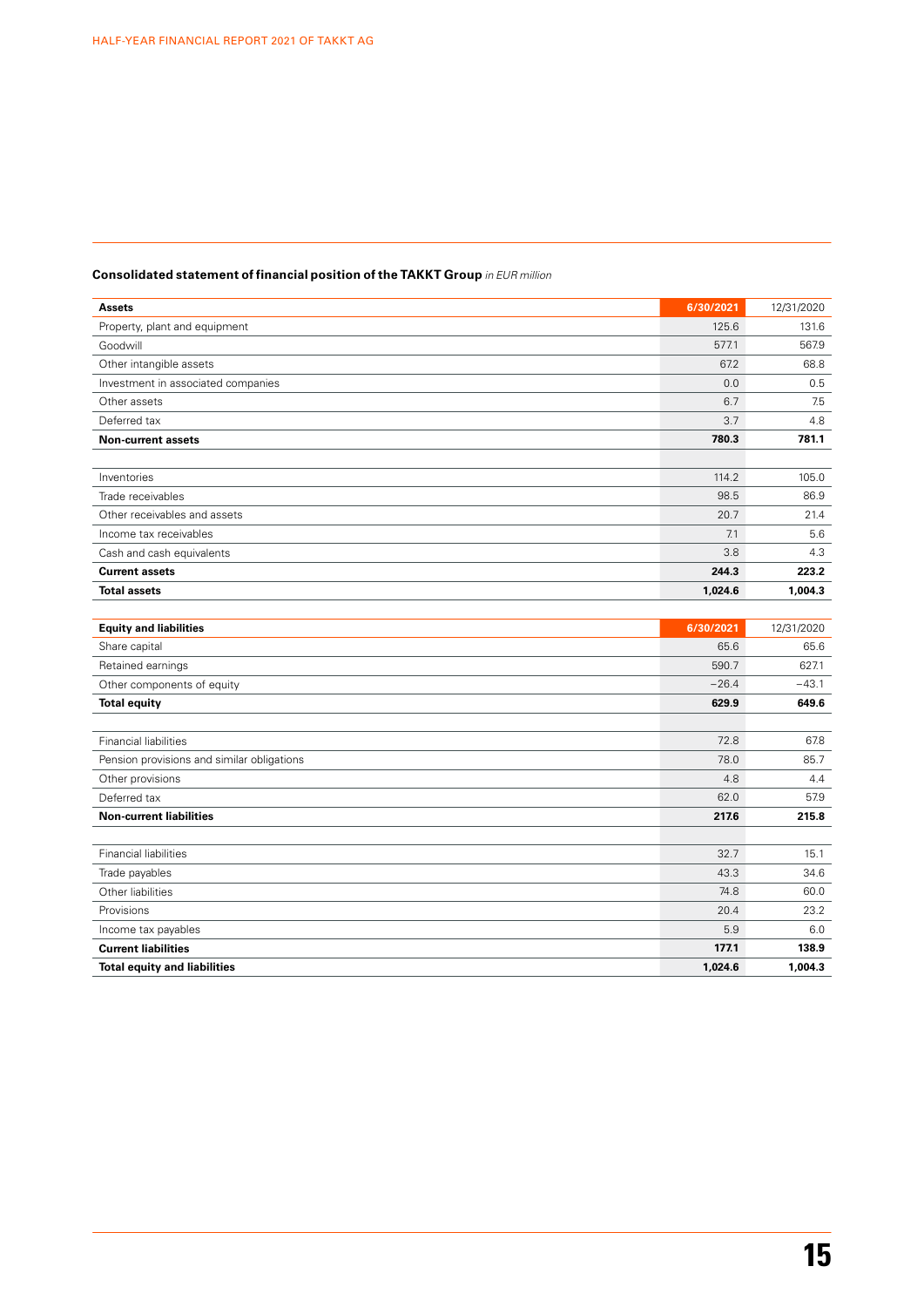# **Consolidated statement of changes in total equity of the TAKKT Group** *in EUR million*

|                                                                               | Share<br>capital | Retained<br>earnings | Other<br>components<br>of equity | <b>Total</b><br>equity |
|-------------------------------------------------------------------------------|------------------|----------------------|----------------------------------|------------------------|
| <b>Balance at 1/1/2021</b>                                                    | 65.6             | 627.1                | $-43.1$                          | 649.6                  |
| Transactions with owners                                                      | 0.0              | $-72.2$              | 0.0                              | $-72.2$                |
| thereof dividends paid                                                        | 0.0              | $-72.2$              | 0.0                              | $-72.2$                |
| Total comprehensive income                                                    | 0.0              | 26.3                 | 26.2                             | 52.5                   |
| thereof Profit                                                                | 0.0              | 26.3                 | 0.0                              | 26.3                   |
| thereof Other comprehensive income (Changes to other components of<br>equity) | 0.0              | 0.0                  | 26.2                             | 26.2                   |
| Transfer to retained earnings                                                 | 0.0              | 9.5                  | $-9.5$                           | 0.0                    |
| <b>Balance at 6/30/2021</b>                                                   | 65.6             | 590.7                | $-26.4$                          | 629.9                  |

|                                                                               | Share<br>capital | Retained<br>earnings | Other<br>components<br>of equity | Total<br>equity |
|-------------------------------------------------------------------------------|------------------|----------------------|----------------------------------|-----------------|
| <b>Balance at 1/1/2020</b>                                                    | 65.6             | 590.5                | $-11.9$                          | 644.2           |
| Transactions with owners                                                      | 0.0              | 0.0                  | 0.0                              | 0.0             |
| thereof dividends paid                                                        | 0.0              | 0.0                  | 0.0                              | 0.0             |
| Total comprehensive income                                                    | 0.0              | 21.5                 | $-3.7$                           | 17.8            |
| thereof Profit                                                                | 0.0              | 21.5                 | 0.0                              | 21.5            |
| thereof Other comprehensive income (Changes to other components of<br>equity) | 0.0              | 0.0                  | $-3.7$                           | $-3.7$          |
| Transfer to retained earnings                                                 | 0.0              | $-0.7$               | 0.7                              | 0.0             |
| <b>Balance at 6/30/2020</b>                                                   | 65.6             | 611.3                | $-14.9$                          | 662.0           |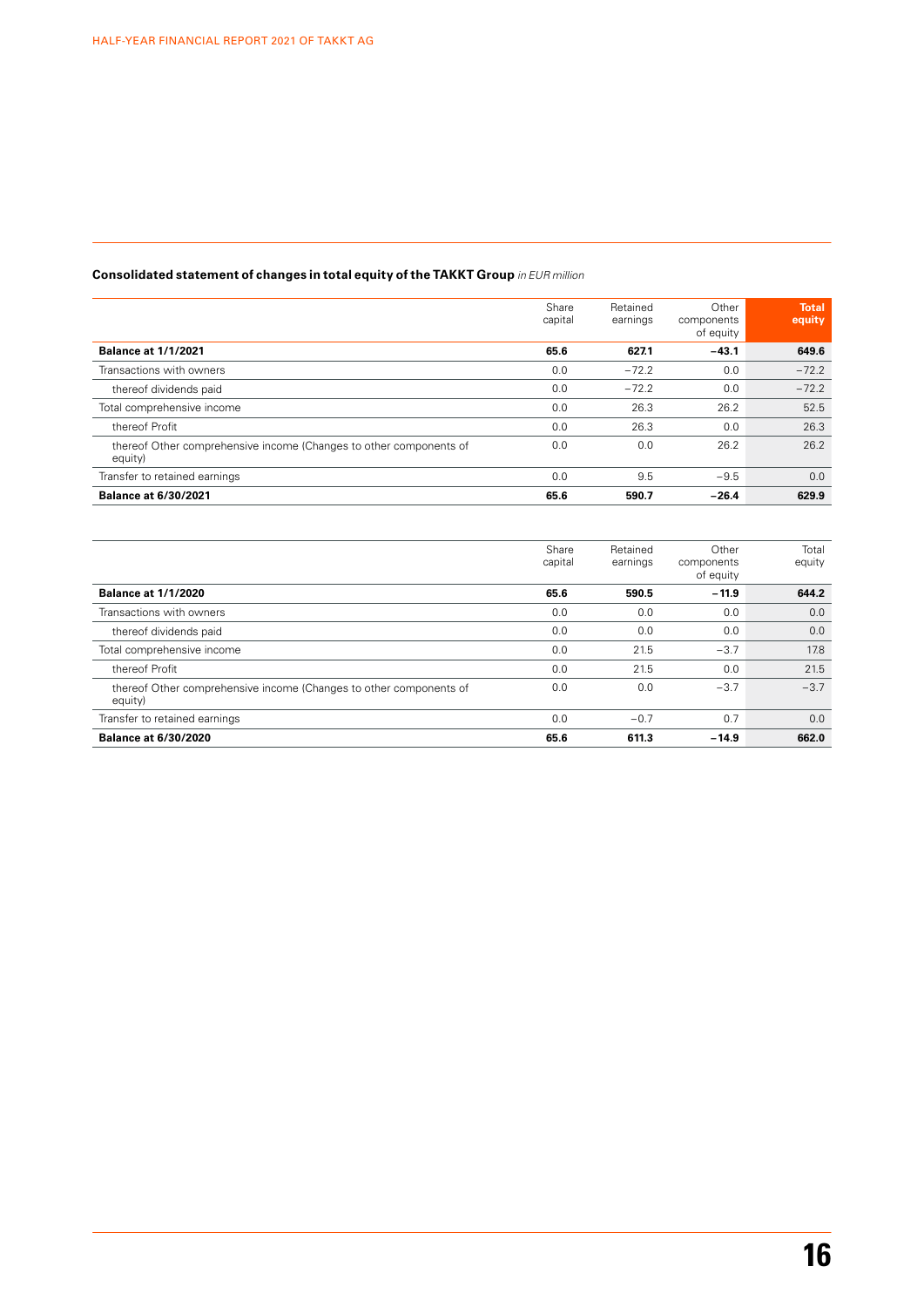# **Consolidated statement of cash flows of the TAKKT Group** *in EUR million*

|                                                                 | $1/1/2021 -$<br>6/30/2021 | $1/1/2020 -$<br>6/30/2020 |
|-----------------------------------------------------------------|---------------------------|---------------------------|
| Profit                                                          | 26.3                      | 21.5                      |
| Depreciation, amortization and impairment of non-current assets | 18.6                      | 19.9                      |
| Deferred tax expense                                            | 1.0                       | $-0.2$                    |
| Other non-cash expenses and income                              | 3.8                       | 5.9                       |
| Result from disposal of non-current assets                      | $-2.7$                    | $-4.6$                    |
| <b>TAKKT cash flow</b>                                          | 47.0                      | 42.5                      |
|                                                                 |                           |                           |
| Change in inventories                                           | $-6.9$                    | $-2.3$                    |
| Change in trade receivables                                     | $-11.1$                   | 14.1                      |
| Change in trade payables                                        | 8.0                       | $-4.1$                    |
| Change in provisions                                            | $-4.6$                    | 0.8                       |
| Change in other assets/liabilities                              | 10.2                      | 24.4                      |
| Cash flow from operating activities                             | 42.6                      | 75.4                      |
|                                                                 |                           |                           |
| Proceeds from disposal of non-current assets                    | 13.6                      | 22.4                      |
| Capital expenditure on non-current assets                       | $-7.2$                    | $-6.9$                    |
| Cash outflows for the acquisition of consolidated companies     | 0.0                       | 0.0                       |
| Cash flow from investing activities                             | 6.4                       | 15.5                      |
|                                                                 |                           |                           |
| Proceeds from Financial liabilities                             | 27.4                      | 46.6                      |
| Repayments of Financial liabilities                             | $-4.8$                    | $-137.7$                  |
| Dividend payments to owners of TAKKT AG                         | $-72.2$                   | 0.0                       |
| <b>Cash flow from financing activities</b>                      | $-49.6$                   | $-91.1$                   |
|                                                                 |                           |                           |
| Cash and cash equivalents at 1/1                                | 4.3                       | 3.8                       |
| Increase/decrease in Cash and cash equivalents                  | $-0.6$                    | $-0.2$                    |
| Non-cash increase/decrease in Cash and cash equivalents         | 0.1                       | $-0.1$                    |
| Cash and cash equivalents at 6/30                               | 3.8                       | 3.5                       |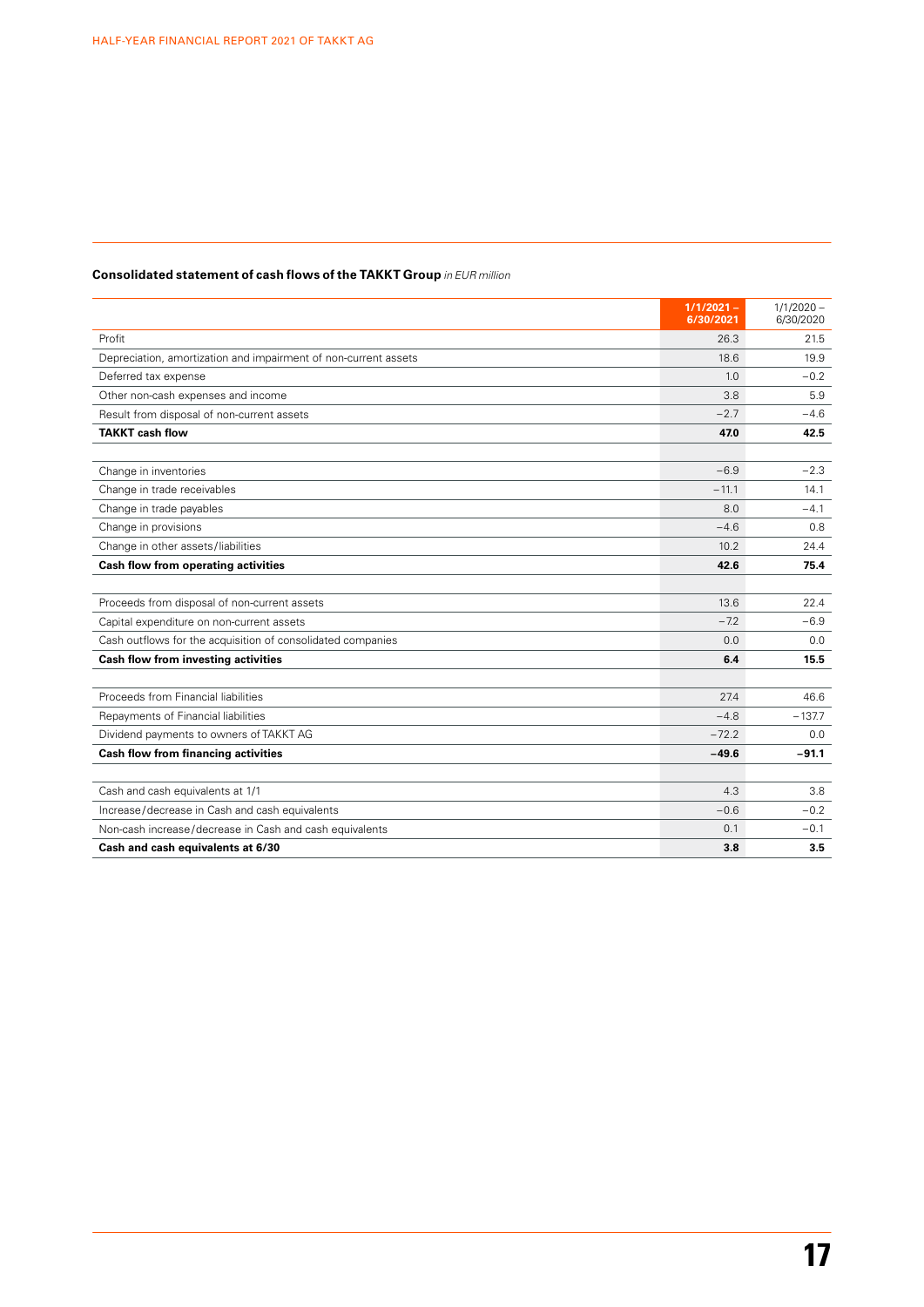#### EXPLANATORY NOTES

#### **Reporting principles**

The condensed interim consolidated financial statements of TAKKT Group as of June 30, 2021 were prepared in accordance with section 115 of the German Securities Trading Act (WpHG) as well as IAS 34 "Interim Financial Reporting" and German Accounting Standard DRS 16 "Interim Financial Reporting". All International Financial Reporting Standards (IFRS) and related interpretations of the IFRS Interpretations Committee (IFRS IC) adopted by the European Union (EU) were considered. The interim financial statements and management report have not been audited in accordance with section 317 of the German Commercial Code (HGB) nor been subject to an audit review.

#### **Accounting and valuation principles**

The same accounting and valuation principles have been applied as for the consolidated financial statements for the 2020 financial year. The interim financial statements should be read in conjunction with the 2020 annual report, page 103 et seqq.

All new and amended standards to be applied for the first time in the current financial year do not have a material effect on the net assets, financial position and results of operations or the presentation of the interim financial statements.

#### **Segment information by division of the TAKKT Group** *in EUR million*

| $1/1/2021 - 6/30/2021$                                  | Omnichannel<br>Commerce | Web-focused<br>Commerce | Foodservice<br>Equipment &<br>Supplies | <b>Segments</b><br>total | Others | Consolidation | <b>Group total</b> |
|---------------------------------------------------------|-------------------------|-------------------------|----------------------------------------|--------------------------|--------|---------------|--------------------|
| Sales to third parties                                  | 345.0                   | 120.0                   | 92.3                                   | 557.3                    | 0.0    | 0.0           | 557.3              |
| Inter-segment sales                                     | 2.2                     | 0.0                     | 0.0                                    | 2.2                      | 0.0    | $-2.2$        | 0.0                |
| Segment sales                                           | 347.2                   | 120.0                   | 92.3                                   | 559.5                    | 0.0    | $-2.2$        | 557.3              |
| EBITDA                                                  | 52.5                    | 2.2                     | 4.9                                    | 59.6                     | $-7.8$ | 0.0           | 51.8               |
| EBIT                                                    | 41.1                    | $-2.8$                  | 3.2                                    | 41.5                     | $-8.3$ | 0.0           | 33.2               |
| Profit before tax                                       | 42.2                    | $-3.9$                  | 2.8                                    | 41.1                     | $-7.2$ | 0.0           | 33.9               |
| Profit                                                  | 31.9                    | $-2.6$                  | 2.0                                    | 31.3                     | $-5.0$ | 0.0           | 26.3               |
| Average no. of employees<br>(full-time equivalent)      | 1,430                   | 560                     | 335                                    | 2,325                    | 47     | 0             | 2,372              |
| Employees at the closing date<br>(full-time equivalent) | 1,470                   | 573                     | 339                                    | 2,382                    | 46     | $\mathbf 0$   | 2,428              |

| 1/1/2020 - 6/30/2020                                    | Omnichannel<br>Commerce | Web-focused<br>Commerce | Equipment &<br>Supplies | Foodservice Segments total | Others | Consolidation | Group total |
|---------------------------------------------------------|-------------------------|-------------------------|-------------------------|----------------------------|--------|---------------|-------------|
| Sales to third parties                                  | 305.6                   | 120.7                   | 100.1                   | 526.4                      | 0.0    | 0.0           | 526.4       |
| Inter-segment sales                                     | 2.1                     | 0.0                     | 0.0                     | 2.1                        | 0.0    | $-2.1$        | 0.0         |
| Segment sales                                           | 307.7                   | 120.7                   | 100.1                   | 528.5                      | 0.0    | $-2.1$        | 526.4       |
| EBITDA                                                  | 38.3                    | 7.7                     | 12.7                    | 58.7                       | $-7.1$ | 0.0           | 51.6        |
| EBIT                                                    | 27.1                    | 1.8                     | 10.5                    | 39.4                       | $-7.7$ | 0.0           | 31.7        |
| Profit before tax                                       | 24.8                    | 0.1                     | 9.2                     | 34.1                       | $-5.5$ | 0.0           | 28.6        |
| Profit                                                  | 18.7                    | 0.0                     | 6.7                     | 25.4                       | $-3.9$ | 0.0           | 21.5        |
| Average no. of employees<br>(full-time equivalent)      | 1.339                   | 524                     | 352                     | 2.215                      | 45     | 0             | 2.260       |
| Employees at the closing date<br>(full-time equivalent) | 1,273                   | 523                     | 334                     | 2,130                      | 40     | 0             | 2,170       |

Until the end of 2020, the business activities were divided into the two segments Omnichannel Commerce and Web-focused Commerce. As Hubert and Central pursue a different business model compared to the other companies in the Omnichannel Commerce segment, a third segment was established from 2021 onwards as Foodservice Equipment & Supplies. This segment comprises the two business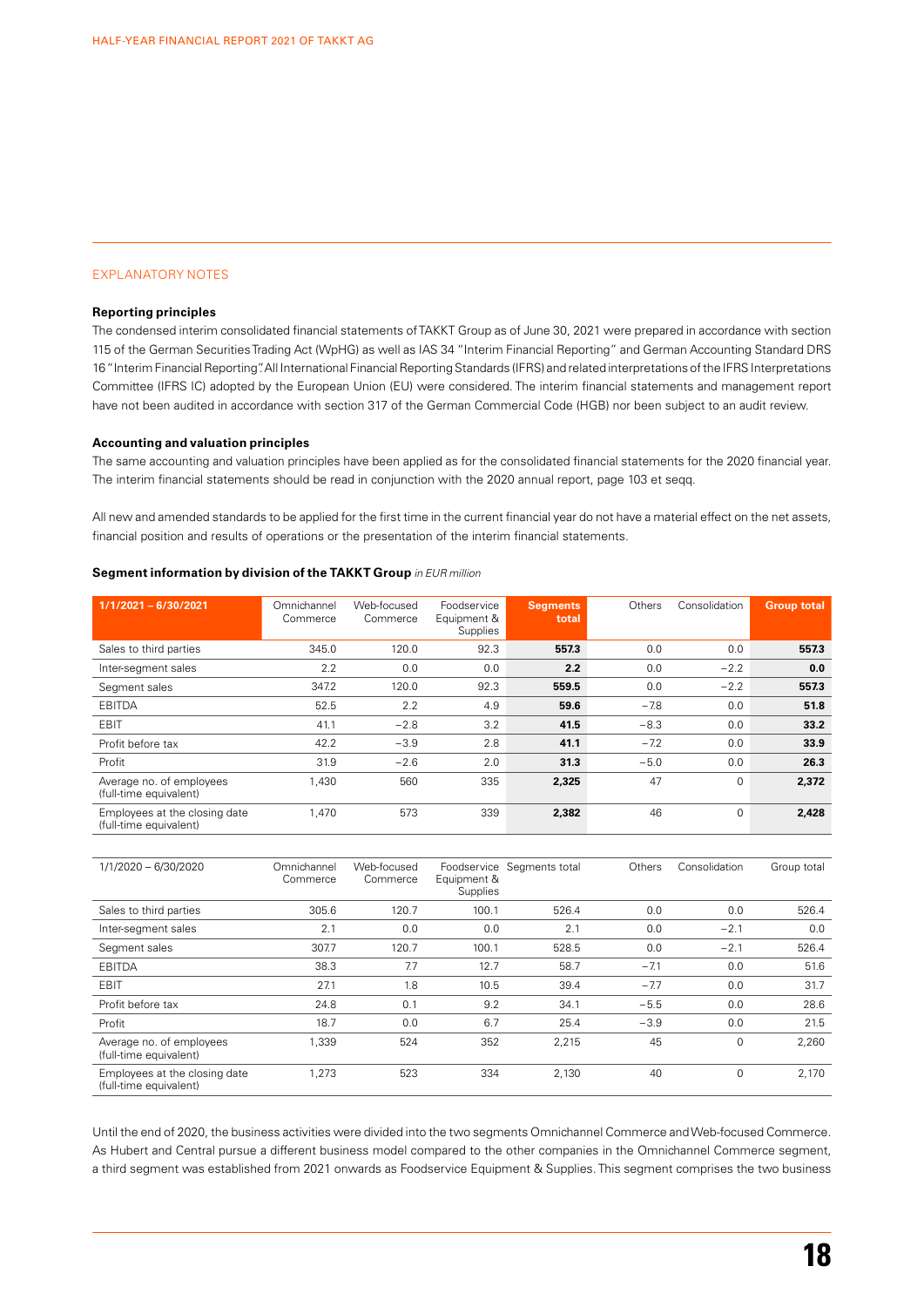units and will enable better and stronger integration of the other companies within the Omnichannel Commerce segment, while at the same time allowing work to be carried out on the strategic options for Hubert and Central. The prior-year figures have been adjusted accordingly.

#### **Scope of consolidation**

Compared to the scope of consolidation at December 31, 2020, the fully consolidated subsidiaries KWESTO s.r.o., Prague / Czech Republic, KWESTO s.r.o., Nitra / Slovakia and KWESTO Sp. z o.o., Wroclaw / Poland were disposed of in the course of liquidation. In the case of associated companies, the share in Simple System GmbH & Co. KG, Munich / Germany was disposed of.

#### **Sales** *in EUR million*

In the following table, sales according to regions are further broken down:

|                        | Omnichannel<br>Commerce | Web-focused<br>Commerce | Foodservice<br>Equipment &<br>Supplies | $1/1/2021 -$<br>6/30/2021 |
|------------------------|-------------------------|-------------------------|----------------------------------------|---------------------------|
| Germany                | 116.7                   | 9.6                     | 0.0                                    | 126.3                     |
| Europe without Germany | 146.4                   | 73.5                    | 0.0                                    | 219.9                     |
| <b>USA</b>             | 81.7                    | 35.4                    | 88.1                                   | 205.2                     |
| Other                  | 0.2                     | 1.5                     | 4.2                                    | 5.9                       |
| <b>Sales by Region</b> | 345.0                   | 120.0                   | 92.3                                   | 557.3                     |

|                        | Omnichannel<br>Commerce | Web-focused<br>Commerce | Foodservice<br>Equipment &<br>Supplies | $1/1/2020 -$<br>6/30/2020 |
|------------------------|-------------------------|-------------------------|----------------------------------------|---------------------------|
| Germany                | 104.2                   | 6.9                     | 0.0                                    | 111.1                     |
| Europe without Germany | 127.7                   | 61.6                    | 0.0                                    | 189.3                     |
| <b>USA</b>             | 73.5                    | 50.5                    | 94.6                                   | 218.6                     |
| Other                  | 0.2                     | 1.7                     | 5.5                                    | 7.4                       |
| <b>Sales by Region</b> | 305.6                   | 120.7                   | 100.1                                  | 526.4                     |

#### **Leases**

As of June 30, 2021 the book value of right-of-use assets from leasing totaled EUR 65.4 million (EUR 69.4 million as of December 31, 2020). The leased assets are shown in land and buildings with an amount of EUR 63.9 million (EUR 67.9 million as of December 31, 2020) and in plant, machinery and equipment with an amount of EUR 1.5 million (EUR 1.5 million as of December 31, 2020).

Non-current Financial liabilities include non-current lease liabilities with an amount of EUR 61.4 million (EUR 65.6 million as of December 31, 2020) at the balance sheet date. Current Financial liabilities include current lease liabilities with an amount of EUR 13.5 million (EUR 13.4 million as of December 31, 2020) at the reporting date.

#### **Trade receivables**

The valuation of trade receivables takes into account not only the age of the receivables, the general credit risk and past experience, but also current and forecast conditions. As of June 30, 2021, the payment period was 28 days (28 days as of December 31, 2020). Despite the corona crisis, there was no significant indication of a deterioration in the value of trade receivables or a deterioration in customer payment behavior. As in the previous year, the write-off rate remained below 0.2% of revenues. The allowance on trade receivables increased slightly to EUR 4.8 million (EUR 4.6 million as of 31 December, 2020).

#### **Inventory**

In the valuation of inventories, write-downs are calculated based on the expected range of inventories. At EUR 16.6 million (EUR 16.1 million as of December 31, 2020), the obsolescence reserve on finished goods remained above the level prior to the corona crisis.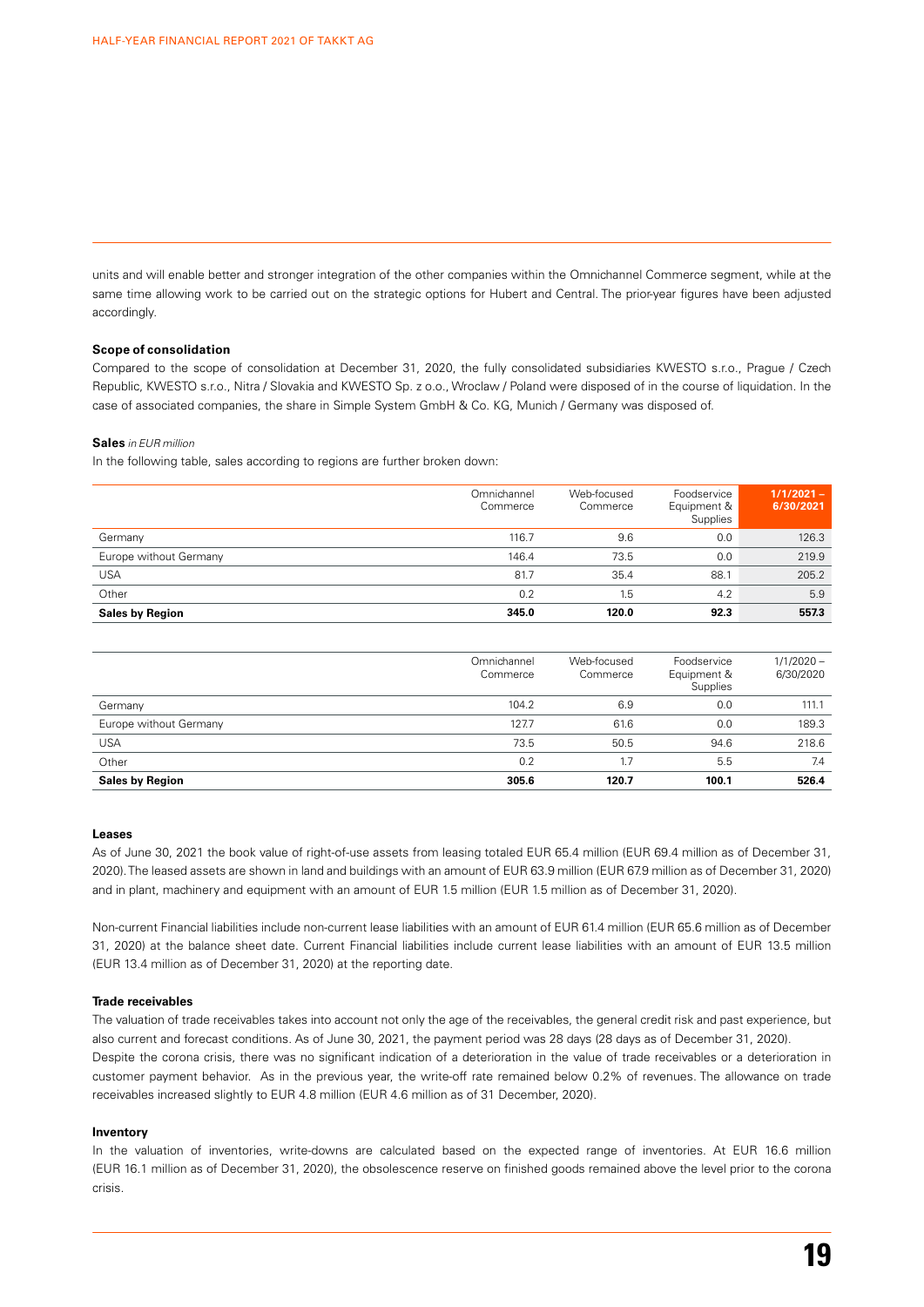#### **Total Equity**

On May 11, 2021, the Annual General Meeting approved the proposed dividend of EUR 1.10 (EUR 0.00) per share for the 2020 financial year. Thus, a total dividend for the 65.6 million no-par value shares in the amount of EUR 72,171 thousand (previous year: EUR 0 thousand) was distributed. In addition to the payment of a dividend for the 2020 financial year of EUR 0.55 per share, thereby the suspended base dividend from the previous year of also EUR 0.55 per share was made up for.

#### **Financial instruments – Fair value measurement**

For a detailed overview of financial risks and their management along with the financial instruments held by TAKKT, please refer to the consolidated financial statements 2020. This section provides information about the fair value of financial instruments, the respective input factors and valuation methods. It also explains the classification of financial instruments into the levels within the fair value hierarchy of IFRS 13.

The input factors used for the valuation techniques to measure fair value are divided into the following levels:

- Level 1: Quoted prices in active markets accessible to the company for the identical asset or liability.
- Level 2: Input factors other than quoted prices included within level 1 that are observable for the asset or liability, either directly or indirectly.
- Level 3: Input factors for the asset or liability that are unobservable.

Financial instruments at TAKKT recognized at fair value relate to investments, derivative financial instruments and contingent considerations. They are subject to a recurring fair value measurement. Derivative financial instruments included in current Other receivables and assets as well as in current Other liabilities relate to level 2. The investments, included in non-current Other assets, as well as the contingent considerations, included in current Other liabilities, relate to level 3.

All other financial instruments are recognized at amortized cost.

Should it prove necessary to reclassify assets and liabilities carried at fair value on a recurring basis into a different level – for example because an asset is no longer traded on an active market or is being traded for the first time – they are reclassified at the end of the reporting period. There were no reclassifications during the reporting period. The fair value of financial instruments traded on an active market is based on the prices quoted on the reporting date. When level 2 assets and liabilities are measured at fair value on a recurring basis, the discounted cash flow method is used. This means that the future cash flows which the financial instruments are expected to generate are discounted using maturity-matched market interest rates. The creditworthiness of the respective debtor is taken into account by considering risk premiums depending on rating and term in the discount factors. The risk premiums are determined using prices for fixed-income securities observable on markets.

The valuation of venture capital funds is based on the so-called Adjusted Net Asset Method. Under this method, the fair values of the individual investments, determined by the fund based on recognized valuation methods, are aggregated and adjusted for appropriate illiquidity discounts for the overall fund. In case of investments in unlisted corporate entities, the valuation is derived from additional capital contributions by the investors or from the share price a third and new party has to pay in the course of another round of financing (Price of Recent Investment Valuation Method).

On the reporting date, the fair value of investments listed under non-current Other assets stood at EUR 6.4 million (EUR 7.1 million as of December 31, 2020). Thereof EUR 1.3 million (EUR 0.8 million as of December 31, 2020) relate to debt instruments measured at fair value through profit and loss and EUR 5.1 million (EUR 6.3 million as of December 31, 2020) to equity instruments measured at fair value through other comprehensive income. The fair value of derivative financial instruments within current Other receivables and assets totaled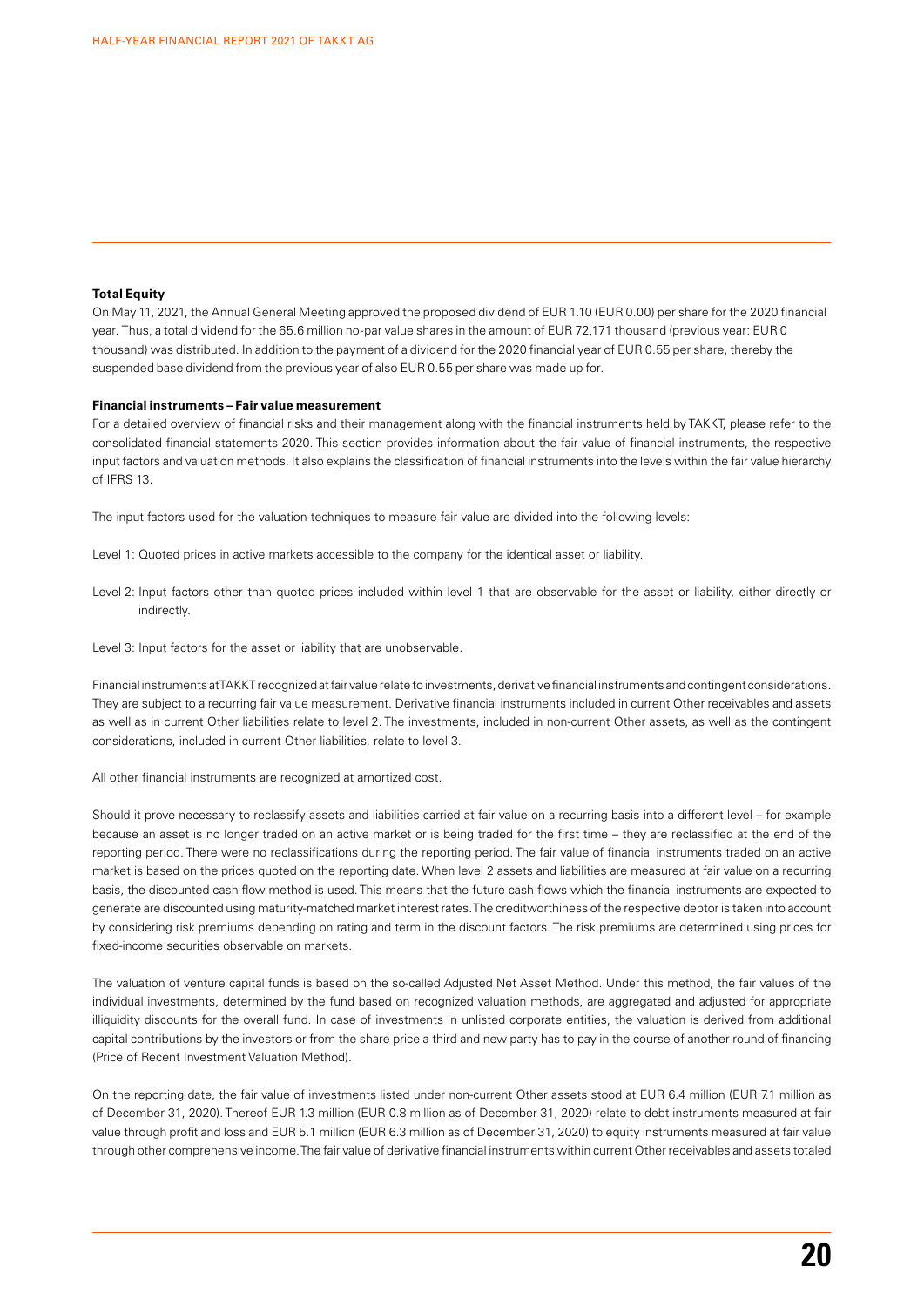EUR 0.2 million (EUR 0.3 million as of December 31, 2020) and within current Other liabilities EUR 0.8 million (EUR 1.0 million as of December 31, 2020).

The following overview shows a detailed reconciliation of the financial instruments that are measured at fair value within level 3 on a recurring basis without contingent considerations from acquisitions *in EUR million:*

|                                                                                                                               | 2021    | 2020   |
|-------------------------------------------------------------------------------------------------------------------------------|---------|--------|
| Balance at 01/01                                                                                                              | 7.1     | 8.1    |
| Addition                                                                                                                      | 0.1     | 0.4    |
| Fair value change recognized in profit or loss                                                                                | 0.4     | 0.1    |
| Fair value change recognized in other comprehensive income                                                                    | 9.2     | $-1.5$ |
| <b>Disposals</b>                                                                                                              | $-10.4$ | 0.0    |
| Balance at 06/30 / 12/31                                                                                                      |         | 7.1    |
| Unrealized gains or losses recognized in profit or loss relating to those financial instruments held at the reporting<br>date | 0.4     |        |

The positive fair value change recognized in Other comprehensive income in the amount of EUR 9.2 million resulted from the revaluation of the investment in parcelLab GmbH as a result of a recent financing round. TAKKT no longer participated in this round as an investor, but disposed of the shares, resulting in the shown disposals of EUR 10.4 million. There are currently no indications of reduced recoverability for all other investments.

The book values of all financial instruments not carried at fair value in the balance sheet represent appropriate approximate values for the fair values as of the closing date of the reporting period. Significant deviations between book values and fair values could arise regarding the lease and other financial liabilities, which exclusively include TAKKT performance bonds issued to TAKKT Group executives.

Regarding the Other financial liabilities, the book value amounts to EUR 3.2 million (EUR 2.6 million as of December 31, 2020) and their fair value to EUR 3.5 million (EUR 2.8 million as of December 31, 2020).

Fair value is determined using the same method assigned to level 2 as for assets and liabilities that are measured at fair value on a recurring basis applying the discounted cashflow-method.

#### **Assumptions and estimates**

All assumptions and estimates were reviewed and are based on the circumstances on the balance sheet date.

#### **Earnings per share**

Basic and diluted earnings per share are calculated by dividing the profit by the weighted average number of shares issued. So-called potential shares (mainly stock options and convertible bonds), which could dilute the earnings per share, were not issued. The diluted and undiluted earnings per share are therefore identical.

#### **Related party disclosures**

Related parties in the sense of IAS 24 include the Management and Supervisory Boards of TAKKT AG (including any and all persons related to these Boards), TAKKT Group's associated companies and the majority shareholder Franz Haniel & Cie. GmbH, Duisburg/ Germany (including its subsidiaries, associated companies, Management and Supervisory Board members). Related-party transactions mainly relate to the cash management system, ongoing delivery and settlement transactions and service contracts. By participating in Haniel Group's cash management system, TAKKT Group benefits from potential economies of scale. All transactions with related parties are contractually agreed and performed on terms that are customary for transactions with third parties.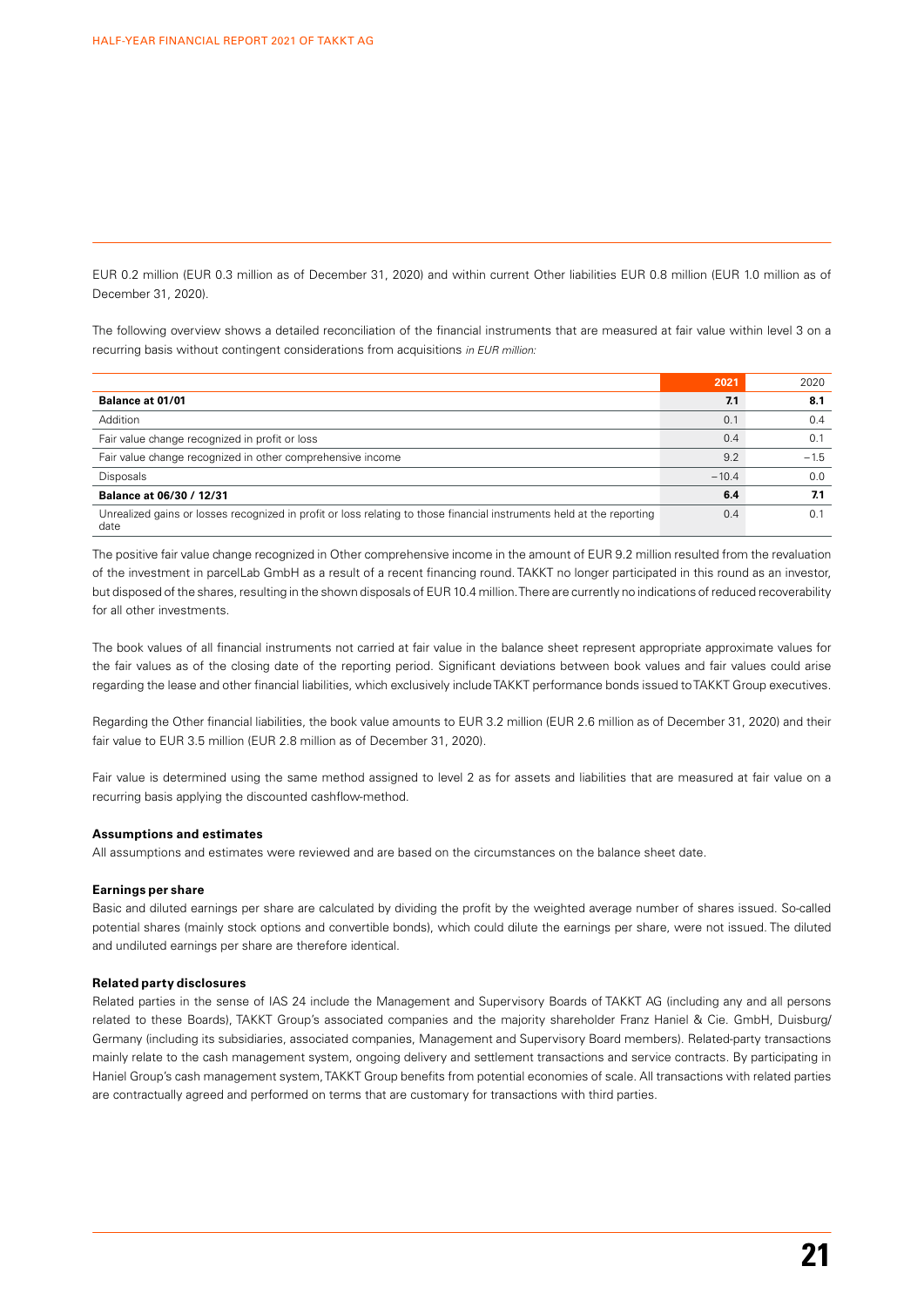#### **Significant business transactions in the first half of 2021**

In the first half of the year, TAKKT disposed of its investment in parcelLab GmbH resulting in a positive fair value change recognized in Other comprehensive income of EUR 9.2 million. In addition, TAKKT disposed of its investment in Simple System GmbH & Co. KG, Munich / Germany. This resulted in an income within the financial result of EUR 2.5 million.

#### **Events after the reporting period**

There were no significant events which had any meaningful impact on the net assets, financial position and results of operations after the reporting date.

#### **Other disclosures**

As at the last balance sheet date there were no material contingent liabilities and receivables. There have been no exceptional transactions pursuant to IAS 34.16A(c) or other matters requiring disclosures.

#### **Responsibility statement by the Management Board**

To the best of our knowledge and in accordance with the applicable accounting principles for interim financial reporting, the condensed interim consolidated financial statements give a true and fair view of the assets, liabilities, financial position and profit or loss of the Group. The interim management report of the Group includes a fair view of the development and performance of the business and the position of the Group, together with a description of the principal opportunities and risks associated with the expected development of the Group in the remaining financial year.

Stuttgart, July 29, 2021

TAKKT AG Management Board

Tobias Flaitz Claude Tomaszewski